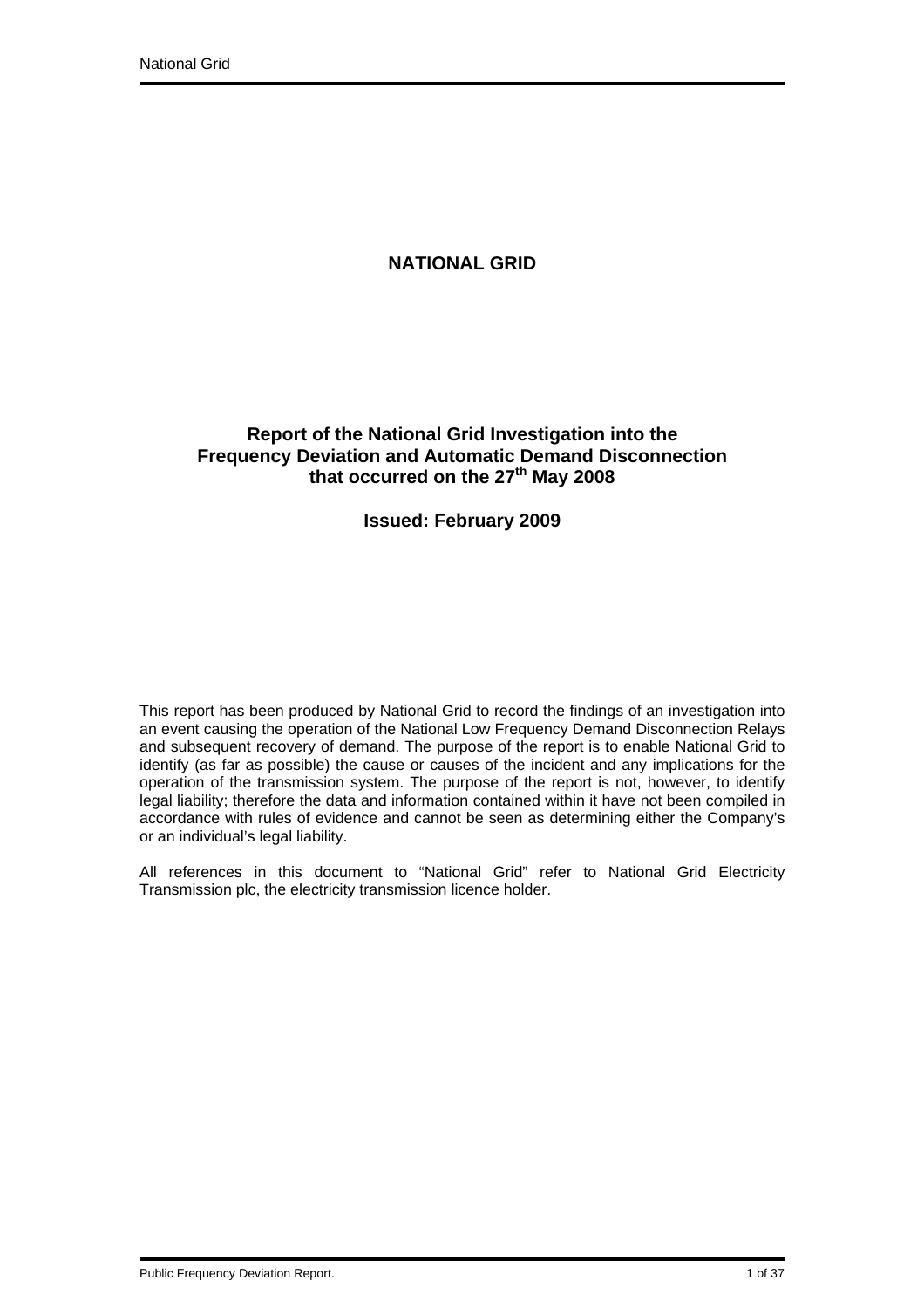## **PREFACE**

This document is based upon the report (the "E3C Task Group Report") provided to the Department of Energy and Climate Change ("DECC") by the Energy Emergency Executive Committee ("E3C") Task Group established to oversee an industry investigation into the electricity supply losses of  $27<sup>th</sup>$  May 2008. The E3C Task Group was chaired by DECC with representatives from DECC, Ofgem, National Grid, each of the electricity distribution licence holders and the Association of Electricity Power Producers. A separate review of the E3C Task Group Report was commissioned by DECC from an industry expert from academia. The E3C Task Group provided independent scrutiny of the technical investigation into the events of 27<sup>th</sup> May 2008 undertaken by industry and led by National Grid. The overall purpose of the E3C Task Group was to ensure that, through cross industry participation, the loss of supply events on 27<sup>th</sup> May 2008 were fully investigated and the Secretary of State could be provided with appropriate information on the incident in accordance with the requirements of the Electricity, Safety Quality and Continuity Regulations ("ESQCR") 2002.

The E3C Task Group Report included confidential information obtained under or by virtue of the National Grid Electricity Transmission plc Transmission Licence and from commercially sensitive Ancillary Services Contracts. Whilst the Utilities Act 2000 prohibits the disclosure of such information subject to limited exceptions, National Grid's disclosure of such information to the E3C Task Group was to enable the Secretary of State to investigate the incident under ESQCR 2002 and so satisfied one of the relevant exceptions to the prohibition in the Utilities Act 2000. Given that no such relevant exception applies in relation to the publication of this report, where appropriate this report either makes business specific data anonymous or aggregates it so that the obligations on non disclosure of information under statutory, regulatory or contractual obligations are satisfied. The findings, conclusions and recommendations of the E3C Task Group Report did not contain any confidential information and are accordingly presented here in full. Some other minor changes have been made to improve the clarity of the report.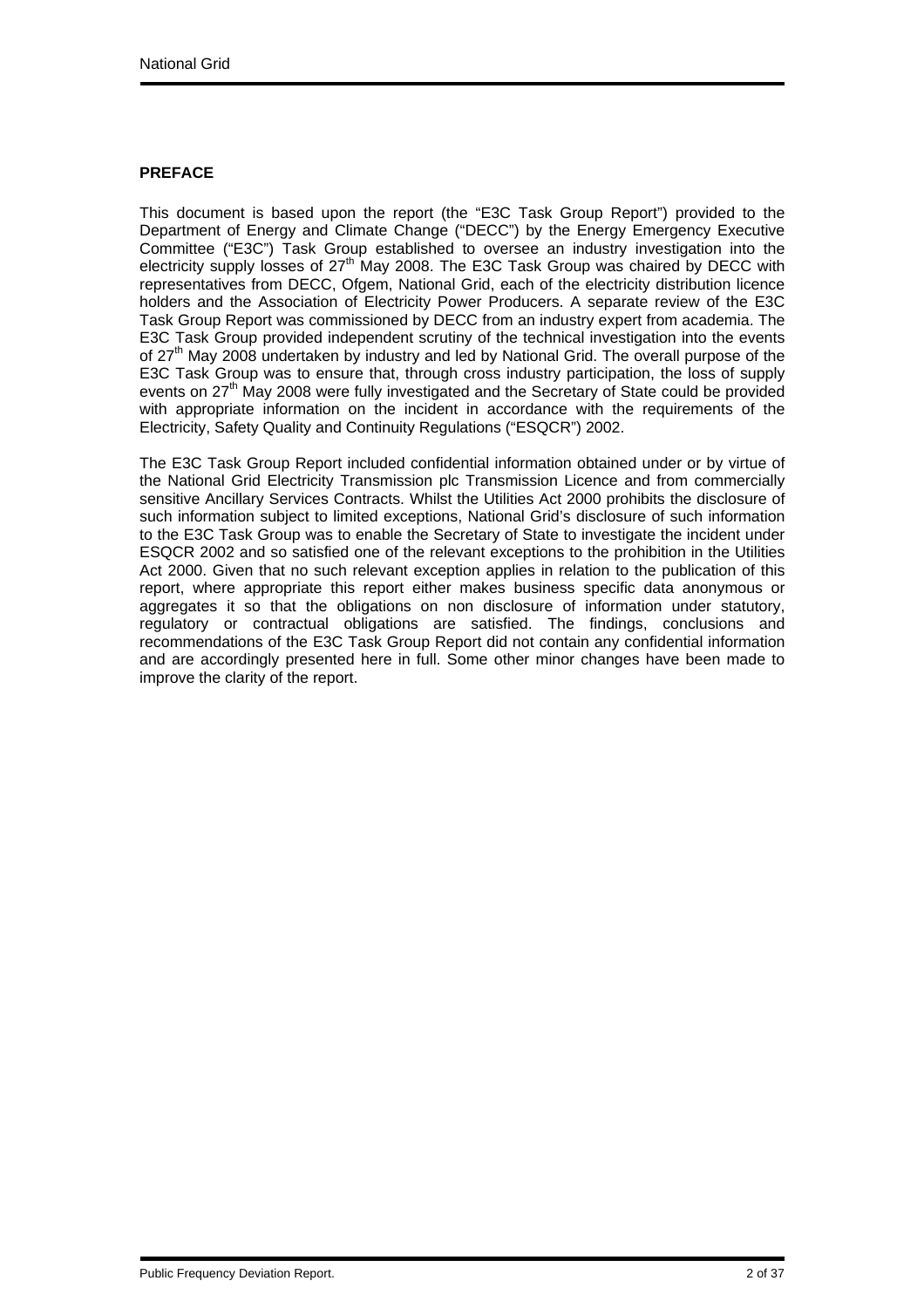## **1 EXECUTIVE SUMMARY**

Prior to the day of the  $27<sup>th</sup>$  May 2008, the forecast demand and generation levels were recorded as being healthy and not at all unusual. The events that occurred throughout the day, both before and after the automatic disconnection of demand event, which are described in this report, make  $27<sup>th</sup>$  May exceptional on two counts. Firstly, the loss of demand as a result of the operation of National Low Frequency Demand Disconnection scheme relays is exceptional in historical terms and secondly the total level of generation lost within such a short period is also unusual.

On the morning of  $27<sup>th</sup>$  May, the near simultaneous loss of generation at Generator A and Generator B power stations occurring at 11:34 and 11:36 respectively, as well as unexpected associated losses immediately after Generator B of two Large generators and some embedded generation, totalling some 1714MW resulted in an initial drop in system frequency to 49.15Hz. The frequency oscillated around this level for about 1.5 minutes then fell to 49Hz when a further sharper drop to 48.795Hz occurred. Data received by the Distribution Network Operators indicates that the unexpected tripping of a further amount of embedded generation, estimated to be around 279MW, although it is possible that the full extent of embedded generation tripping could be greater than this, contributed to this last drop in frequency.<sup>1</sup>

These events resulted in system frequency being outside of National Grid's operational criteria and statutory limits for 11 and 9 minutes respectively.



Given the drop in frequency, and in order to prevent wide scale losses of supply, a number of automatic low frequency relays (part of the National Low Frequency Demand Disconnection Scheme) operated successfully at 48.8Hz to arrest the fall and in doing so disconnected some 546MW of demand (estimated as some 550,000 consumers). Following this National Grid, in conjunction with the market, were able to recover the system frequency and instructed all affected DNOs to restore the automatically disconnected demand within a range of 20 to 40 minutes, although given the actions needed by some DNOs some consumers

Public Frequency Deviation Report. 3 of 37

l

were off supply for up to 63 minutes.

 $1$  The data available to the DNOs from embedded generation is considered incomplete and variable in quality. The assessment of embedded generation losses is discussed in Section 4.3.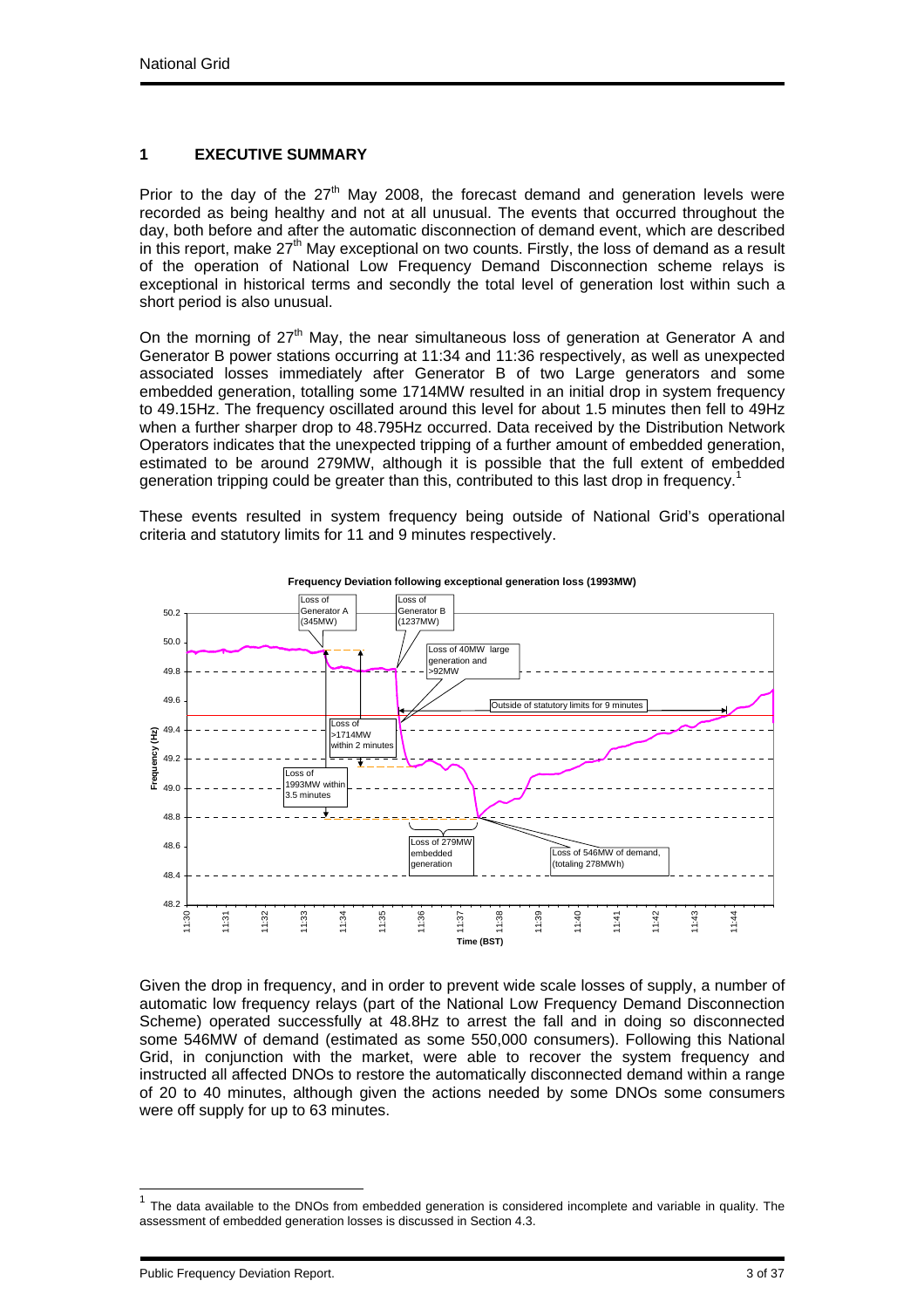The total amount of generation loss was around 1993MW within 3.5 minutes compared to the maximum secured credible generation loss on the day of 1260MW. The exceptional loss of this amount of generation, together with the pattern of significant other within day plant losses led to a tight supply margin position throughout the afternoon which required the issue of system warnings by National Grid under the Grid Code, namely notices for both High Risk of Demand Reduction (HRDR) and Demand Control Imminent (DCI).

In order to achieve the necessary generation/demand balance a number of DNOs were instructed to apply demand control throughout the afternoon and over the evening peak, as a result of which normal operating margins were re-established by early evening. System conditions for the remainder of the week were normal.

This report seeks to give a summary of the events of the day and the performance of the Transmission system, Generation and the Distribution Networks.

The key findings of this report are:

- The exceptional loss of some 1714MW in 2 minutes, which is a rare random event. led to the operation of National Low Frequency Demand Disconnection scheme at 48.8Hz, shedding 546MW of demand, totalling 278MWh.
- Simulation has shown that the loss of Generator A and Generator B, excluding the other related losses, are sufficient in themselves to cause the frequency to fall below 48.8Hz and therefore initiate the National Low Frequency Demand Disconnection scheme. Although the loss of embedded generation in this instance did not initiate low frequency demand disconnection, in slightly different circumstances it may do so.
- A significant temporary and unexpected response to the fall in frequency from some generation helped temporarily limit the initial fall in frequency following the Generator B loss.
- The unexpected loss of a significant amount of small embedded generation resulted in a total loss of some 1993MW in 3.5 minutes. This indicates that there is a significant amount of small embedded generation that may not remain connected to the system down to 47Hz, and therefore may contribute adversely to low frequency events.
- The Low Frequency Demand Disconnection Scheme protected the overall system from the exceptional generation loss as designed and prevented a wide scale shutdown.
- The levels of generation losses within day were significantly greater than the 1 day in 365 Loss of Load Expectation level, and would only be expected once every 4 to 5 years.
- Demand Control was applied as would be expected given the level of generation losses to restore frequency response to resecure the system and subsequently meet peak demand later in the day.
- Generation subject to the Grid Code and Ancillary Services Contracts met the overall requirements of frequency response and Short Term Operating Reserve.
- The actions taken by National Grid and the DNOs were appropriate and minimised the disruption to consumers.
- In overall terms transmission connected generation, the LFDD scheme, and Demand Control performed as expected and any individual under performance is not considered material in the effective operation of the system. Actions have been taken bilaterally with specific generators and other actions to address specific issues will be progressed via the existing governance route of the Grid Code Review Panel.

The key recommendation from this report is that the Grid Code Review Panel, in conjunction with the Distribution Code Review Panel and the Association of Electricity Producers, considers the need for a clear and explicit frequency range requirement on small embedded generation plant and that the two codes aligned as far as reasonably practicable.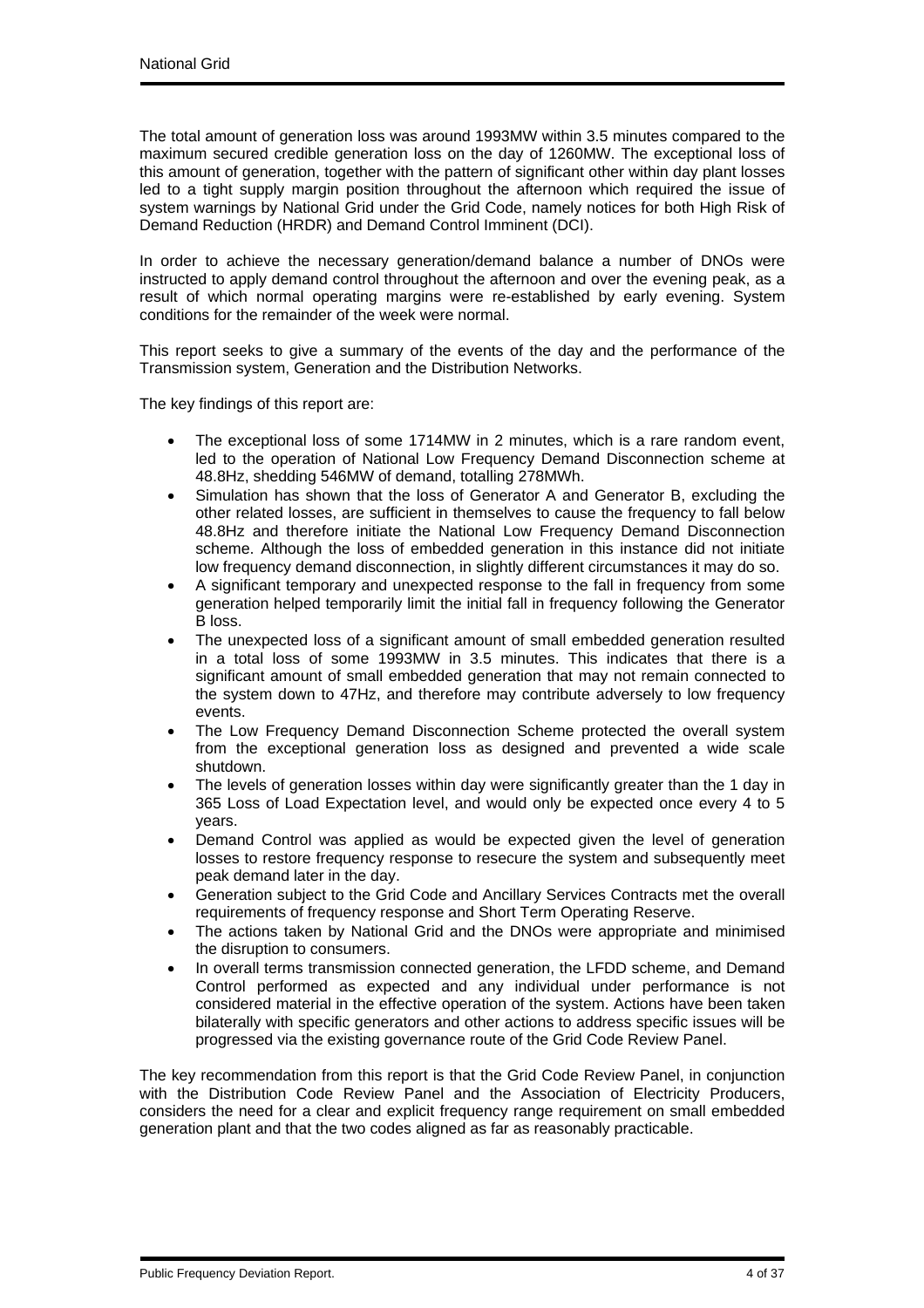# **Index**

| 1      |                                                                                          |  |  |  |  |  |
|--------|------------------------------------------------------------------------------------------|--|--|--|--|--|
| 2      |                                                                                          |  |  |  |  |  |
| 3      |                                                                                          |  |  |  |  |  |
|        | 3.1                                                                                      |  |  |  |  |  |
|        | 3.2                                                                                      |  |  |  |  |  |
|        | 3.3                                                                                      |  |  |  |  |  |
|        | 3.4                                                                                      |  |  |  |  |  |
|        | Automatic Demand Disconnection and Frequency Recovery 11<br>3.5                          |  |  |  |  |  |
|        | 3.6                                                                                      |  |  |  |  |  |
|        | 3.7                                                                                      |  |  |  |  |  |
| 4      |                                                                                          |  |  |  |  |  |
|        | Performance of Reserve and Frequency Response Holding 14<br>4.1                          |  |  |  |  |  |
|        | 4.2                                                                                      |  |  |  |  |  |
|        | Response Holding and Frequency Sensitive Mode Generation 14<br>4.2.1                     |  |  |  |  |  |
|        | 4.2.2                                                                                    |  |  |  |  |  |
|        | 4.3                                                                                      |  |  |  |  |  |
|        | 4.4                                                                                      |  |  |  |  |  |
|        | 4.4.1                                                                                    |  |  |  |  |  |
|        | 4.4.2                                                                                    |  |  |  |  |  |
|        | Reduction in Wind Farm Output due to change in Wind Speed 19<br>4.4.3                    |  |  |  |  |  |
|        | Generation Under Performance against Grid Code Connection Condition 6.3.3<br>4.4.4       |  |  |  |  |  |
|        | Performance of National Low Frequency Demand Disconnection Scheme and<br>4.5             |  |  |  |  |  |
|        |                                                                                          |  |  |  |  |  |
|        | 4.6                                                                                      |  |  |  |  |  |
|        | 4.7                                                                                      |  |  |  |  |  |
|        | Communications with Market, Generators and Distribution Network Operators 25<br>4.8      |  |  |  |  |  |
| 5      | Simulation of Generation Losses and Automatic Low Frequency Demand Disconnection.        |  |  |  |  |  |
|        |                                                                                          |  |  |  |  |  |
| 6      |                                                                                          |  |  |  |  |  |
|        | 6.1                                                                                      |  |  |  |  |  |
|        | 6.2                                                                                      |  |  |  |  |  |
|        | 6.3                                                                                      |  |  |  |  |  |
|        | 6.4                                                                                      |  |  |  |  |  |
|        | Holding Frequency Response and Reserve to Secure this Loss 28<br>6.5                     |  |  |  |  |  |
|        | 6.6                                                                                      |  |  |  |  |  |
| 7      |                                                                                          |  |  |  |  |  |
|        |                                                                                          |  |  |  |  |  |
| 1      | Appendix 1 - Industry Frameworks Relevant to the Events of 27 <sup>th</sup> May 2008  32 |  |  |  |  |  |
|        | National Grid's Role as GB System Operator (GBSO): Frequency Control and System<br>1.1   |  |  |  |  |  |
|        |                                                                                          |  |  |  |  |  |
|        | 1.1.1                                                                                    |  |  |  |  |  |
|        | 1.1.2                                                                                    |  |  |  |  |  |
|        |                                                                                          |  |  |  |  |  |
|        | 1.1.3                                                                                    |  |  |  |  |  |
|        | 1.2                                                                                      |  |  |  |  |  |
|        | 1.2.1                                                                                    |  |  |  |  |  |
|        | 1.2.2                                                                                    |  |  |  |  |  |
| 2      | Appendix 2 - Grid Code Low Frequency Demand Disconnection (LFDD) Scheme  35              |  |  |  |  |  |
| 3<br>4 |                                                                                          |  |  |  |  |  |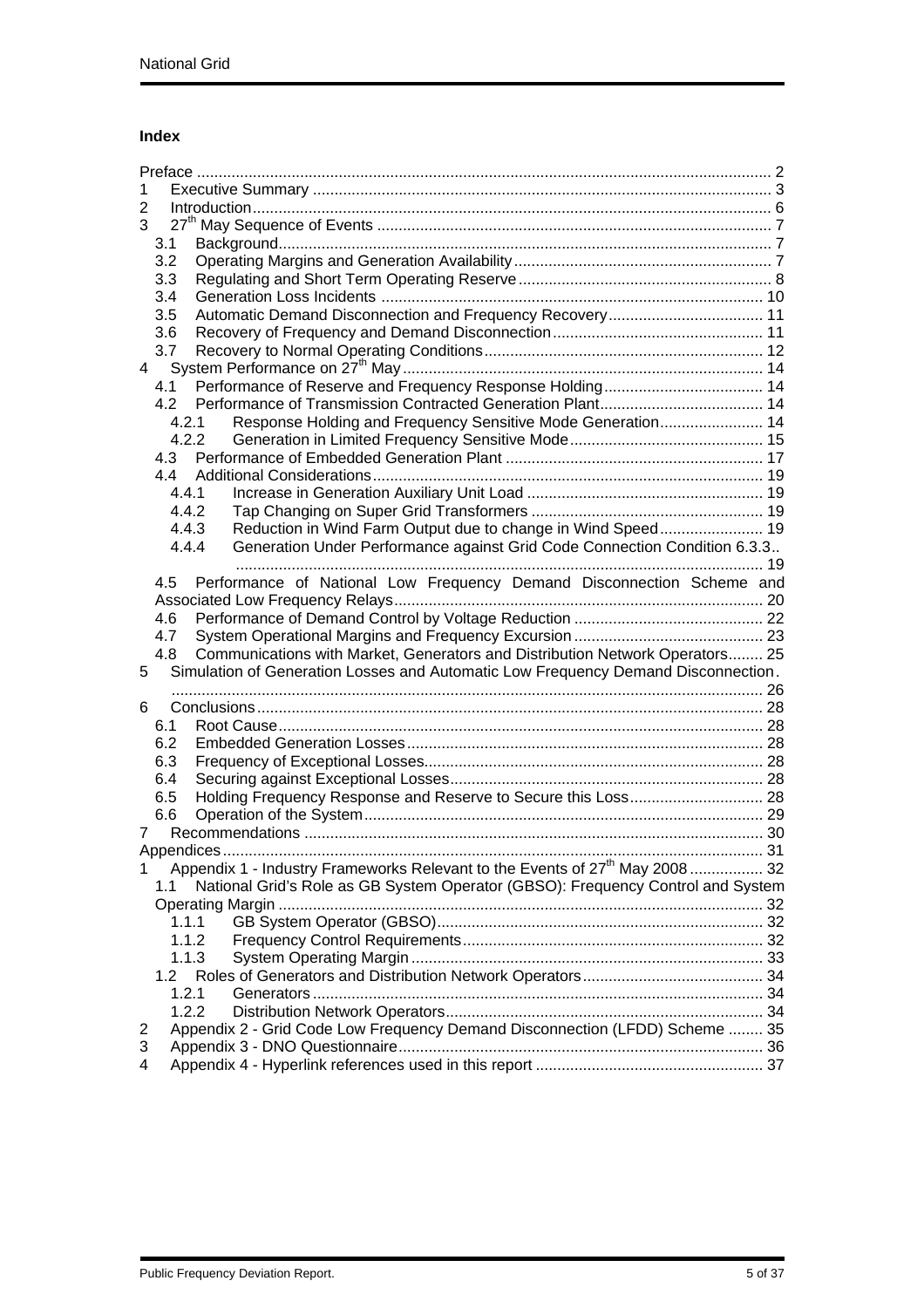## **2 INTRODUCTION**

On the  $27<sup>th</sup>$  May 2008 an exceptional loss of some 1582MW of generation within two minutes (11:34 and 11:36) for unrelated reasons, as well as the immediate loss of 40MW of large generation and some 92MW of embedded generation, totalling 1714MW, resulted in a major system frequency disturbance. The immediate effect of this loss was to take the system out of normal operating conditions. This, together with a subsequent further loss of some 279MW of embedded generation eventually led to the operation of automatic low frequency relays to preserve the integrity of the wider electricity system. As a consequence 546MW of demand was automatically disconnected at approximately 11:38.

This exceptional total generation loss of some 1993MW within 3.5 minutes, coupled with the pattern of other within day losses led to a shortage of generation, the use of system warnings by National Grid under the Grid Code and the application of demand control across up to nine DNOs' regions at any one time.

This report provides a summary of events and conclusions based on available information as of 3<sup>rd</sup> October 2008. National Grid will continue to work with the industry concerning lessons to be learnt for the future. Further work will be taken forward through the Grid Code Review Panel (GCRP).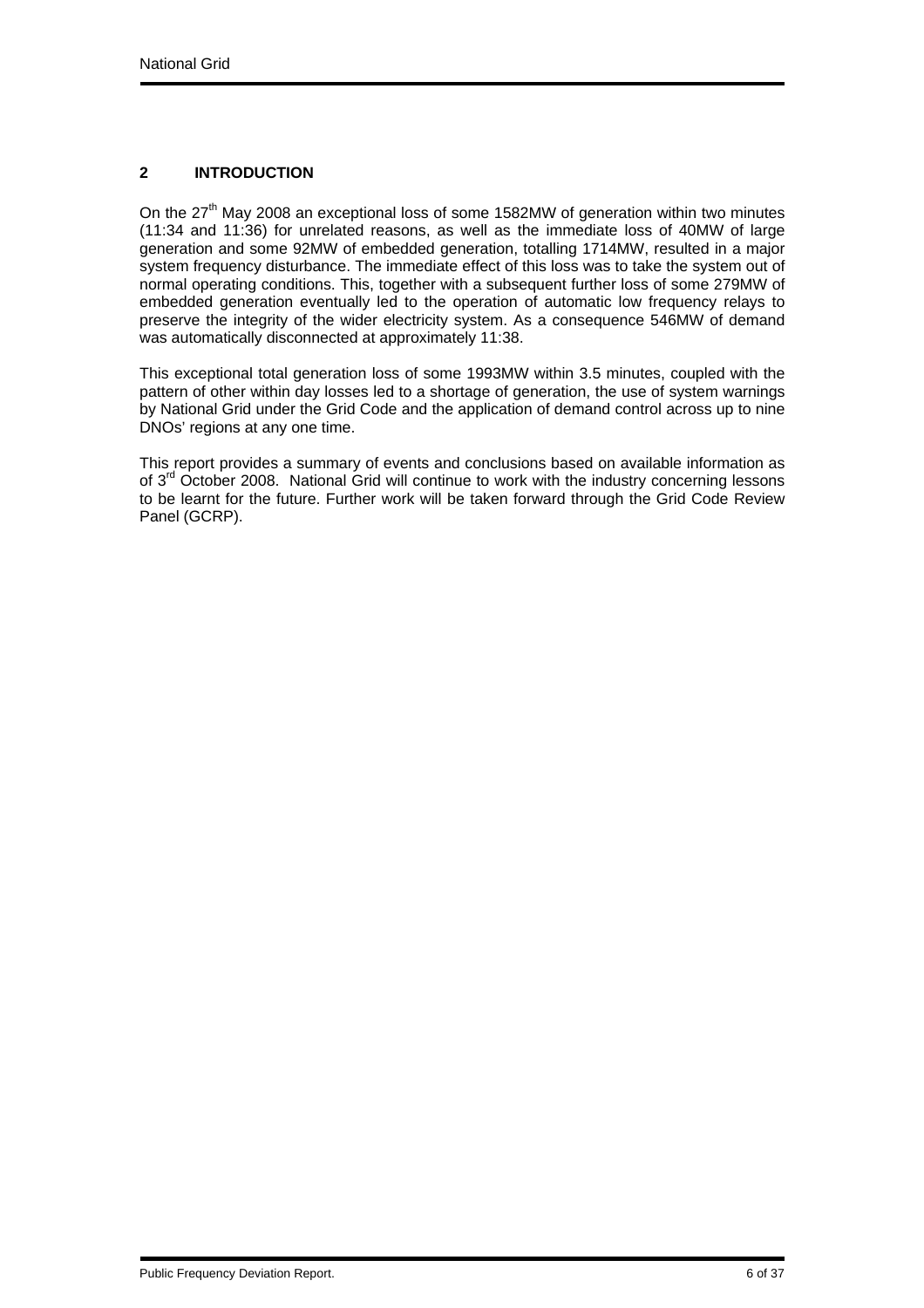## **3 27TH MAY SEQUENCE OF EVENTS**

## **3.1 Background**

This report deals predominantly with the events close to real time as this is the time frame relevant to the events of  $27<sup>th</sup>$  May 2008. National Grid undertakes a wide range of planning and analysis of system security at longer lead times and provides a range of information to the market through established mechanisms (e.g. Generation Margin reports and the Winter and Summer Outlook reports).

Within shorter term timescales, the Electricity National Control Centre (ENCC) from approximately 11:00 at the day-ahead stage, based on initial submissions from Generators, monitors and takes appropriate action to ensure that the operating conditions for the following day are within the required operating standards.

Figure 1 below summarises the shape of the demand curve for Tuesday  $27<sup>th</sup>$  May. The forecast Peak demand was 43GW, at 17:00, with the lunchtime peak being slightly lower at 42.2GW at approximately 12:15. Planned operating conditions, based on information received from suppliers and generators, together with the anticipated configuration of the Transmission system were within normal operating parameters in the period leading to the event.

There were few active Transmission constraints that would significantly impact generation operation. The primary exception being the capability on that day across the Scotland-England border which would limit the maximum export to England to 1000MW due to planned outage works. However, forecast flows were within acceptable limits.



# **FIGURE 1**

## **3.2 Operating Margins and Generation Availability**

Figure 2 summarises the generation plant available to meet the peak lunchtime demand from the day ahead to 4 hours ahead of real time, when the requirement for the "contingency reserve" margin is reduced to zero. From 4 hours ahead of real time, the generation/demand uncertainty is managed by utilising short term operating reserve, regulating reserve and/or frequency response reserve, described in detail in Appendix 1.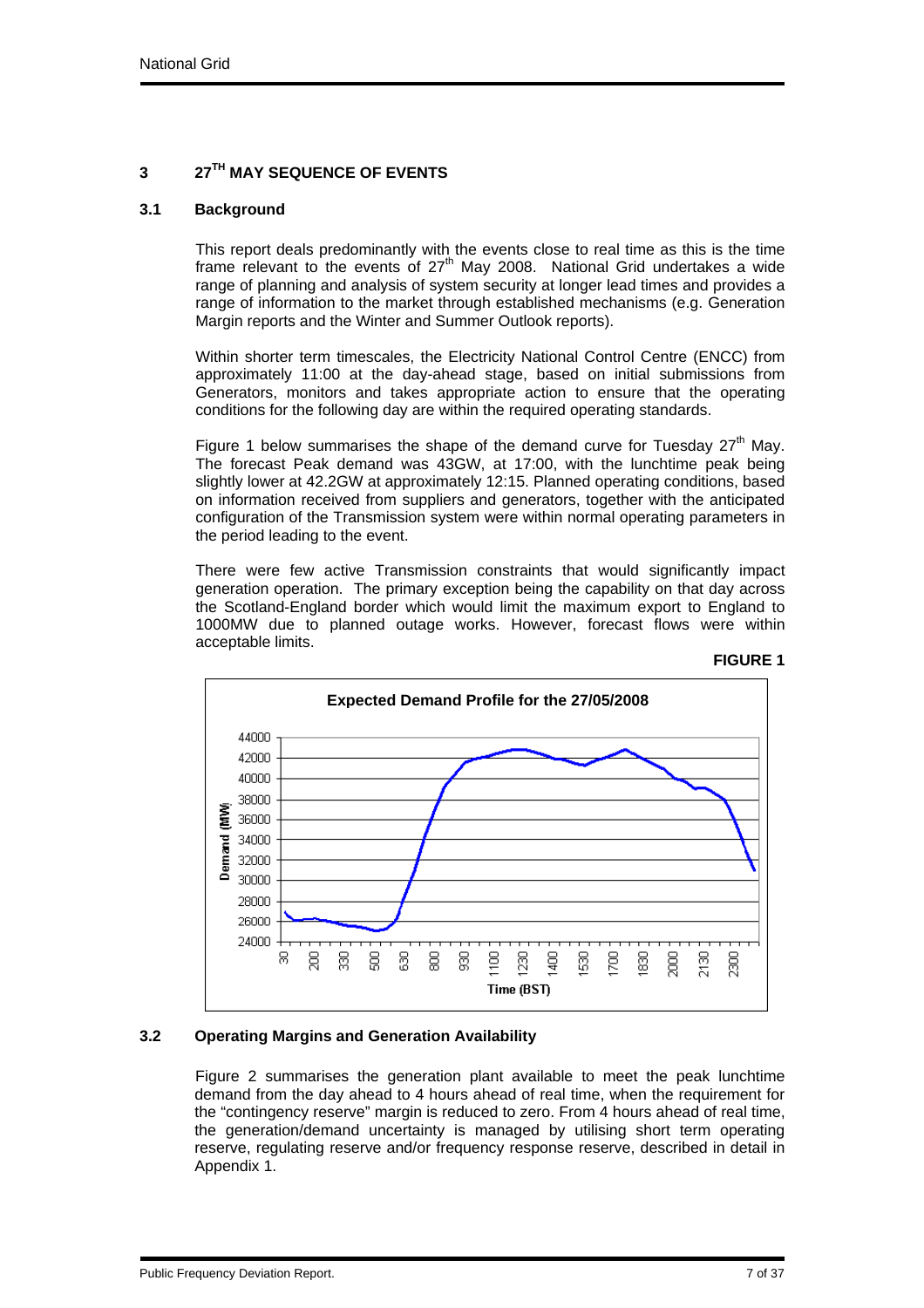Generation plant known to be available to synchronise and achieve full output by the lunchtime peak demand is also indicated in Figure 2. It should be noted that National Grid might be required to intervene to retain this capability to synchronise within the required timescales. Figure 2 also indicates the required "contingency reserve" margin at the identified times.

#### **FIGURE 2**



**Summary of Contingency Reserve from Dayahead to Final System Operating Plan**

Figure 3 summarises the main changes in from day ahead to four hours ahead of real time to the Contingency Reserve Requirement for the morning demand peak System Operating Plan.

- The loss of capacity of 250MW was balanced by planning to arm the intertrip on a second Scottish unit, increasing the transfer from Scotland by 250MW to 1000MW
- The withdrawal of the Physical Notification's (i.e.: notification of generation profile) of 975MW of capacity from two units at 01:35 resulted in two alternative units being planned to run in their place. The machines were still available and as such became contingency sets. As the contingency requirement could be met by another unit, these machines were removed from the contingency list when their Notice to Deviate from Zero (NDZ) precluded their ordering
- The loss of 350MW of capacity resulted in an additional unit being planned to run
- The failure of 350MW to synchronise necessitated an additional machine being planned to run.

## **3.3 Regulating and Short Term Operating Reserve**

Throughout the morning, ENCC had instructed the appropriate levels of Frequency response to ensure compliance with required standards and secure the system to the largest single loss, which on that day was 1260MW.

During the morning further generation losses eroded the Regulating Reserve and Short Term Operating Reserve was utilised to maintain Frequency Response capability. The levels of Regulating Reserve and Short Term Operating Reserve are set to allow no more than a 1 day in 365 Loss of Load Expectation as described in Appendix 1 Section 1.1.3. Figure 3 shows the use of reserve and that until the time of the Generator A trip sufficient reserve was available to replace the energy for the largest single loss on the day.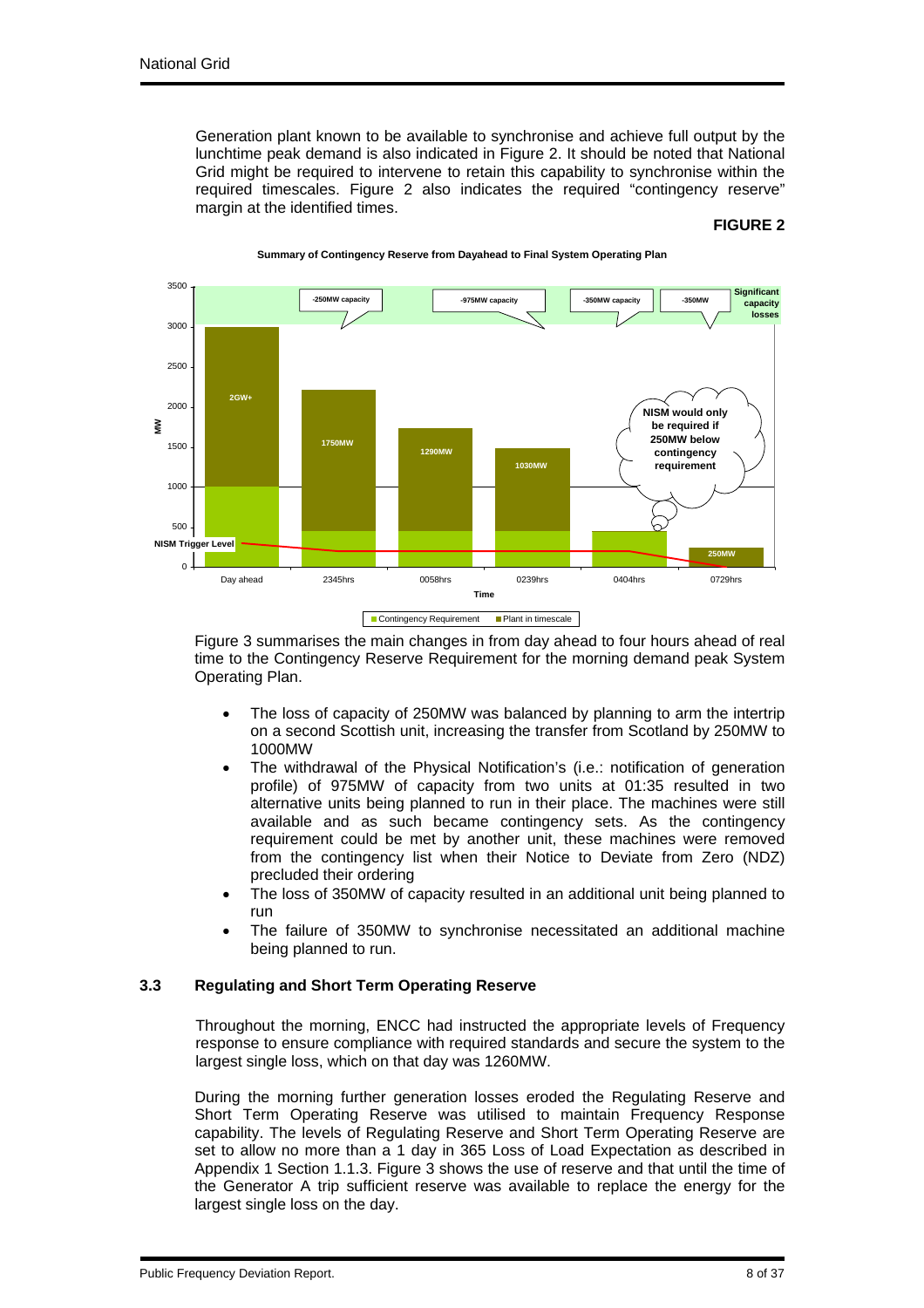## **FIGURE 3**



One machine was kept on standby as it would have only reached it's Stable Export Limit in the time for the lunch time peak. Short Term Operating Reserve was utilised during the morning losses (and subsequently) ensuring that Frequency Response was maintained.

Figure 4 below shows the expected STOR delivery from Balancing Mechanism and non BM units (calculated from the unit's tendered capacity and appropriate instruction times on the day) as compared to the STOR delivery that was actually metered (taken from the half hourly settlement data for STOR). The graph is measured on total MW for each half hour settlement period to provide an overview. The performance of STOR is discussed in Section 4.1.2



**STOR Metered MW vs Expected MW on 27th May 2008** 

**FIGURE 4**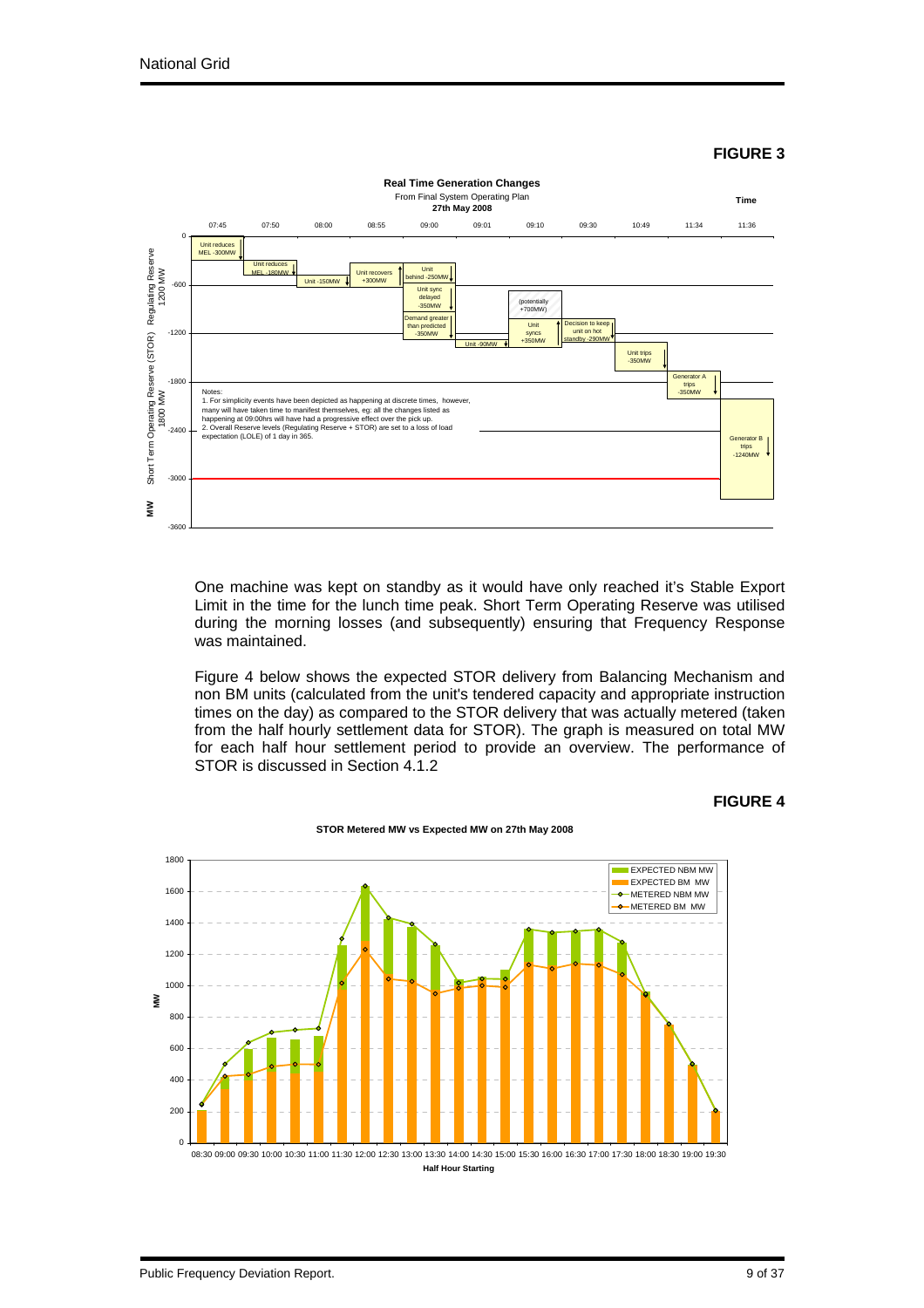## **3.4 Generation Loss Incidents 2**

Figure 5 shows three system frequency deviations. The first was caused by the loss of Generator A (345MW). The initial and major part of the second deviation was caused by the loss of Generator B (1237MW) giving a combined loss of 1582MW. However, as the falling frequency reached 49.5Hz, two Large generators each with an output of 20MW and at least 92MW of embedded generation were unexpectedly lost giving a combined total loss of at least 1714MW within 2 minutes. The third frequency deviation down to 48.795Hz was contributed to by the unexpected loss of a further amount of embedded generation of around 279MW that occurred within 1.5 minutes of the loss of Generator B. The overall total generation loss was around 1993MW within 3.5 minutes.

#### **FIGURE 5**



**Frequency Deviation following exceptional generation loss (1993MW)**

The first loss (Generator A, 345MW generation at 11:34) resulted in the frequency falling by about 0.127Hz. National Grid's operational policy would require for a loss of this magnitude that the frequency deviation is <0.5Hz.

The second loss of at least 1369MW (Generator B, 1237MW and associated embedded generation losses of around 132MW at 11:36) resulted in the frequency initially transiently falling by a further 0.67Hz to 49.15Hz.

The above losses occurred in very close proximity such as to make them, in effect, a "single" event totalling at least 1714MW. This significantly exceeds the maximum secured loss which on this day was 1260MW. It should be noted that two minutes is not a sufficient time to recover frequency response capability on frequency sensitive generation plant.

Given the size of the actual loss of at least 1714MW compared to the maximum secured loss of 1260MW, the initial frequency fall would be expected to fall below 49.15Hz. However, additional unexpected short duration frequency support was provided by some generation units operating in Limited Frequency Sensitive Mode. This is discussed in detail in Section 4.2.2.

l

 $2$  The data available to the DNOs from embedded generation is considered incomplete and variable in quality. The assessment of embedded generation losses is discussed in Section 4.3.

Public Frequency Deviation Report. 2008 10:00 10:00 10:00 10:00 10:00 10:00 10:00 10:00 10:00 10:00 10:00 10:0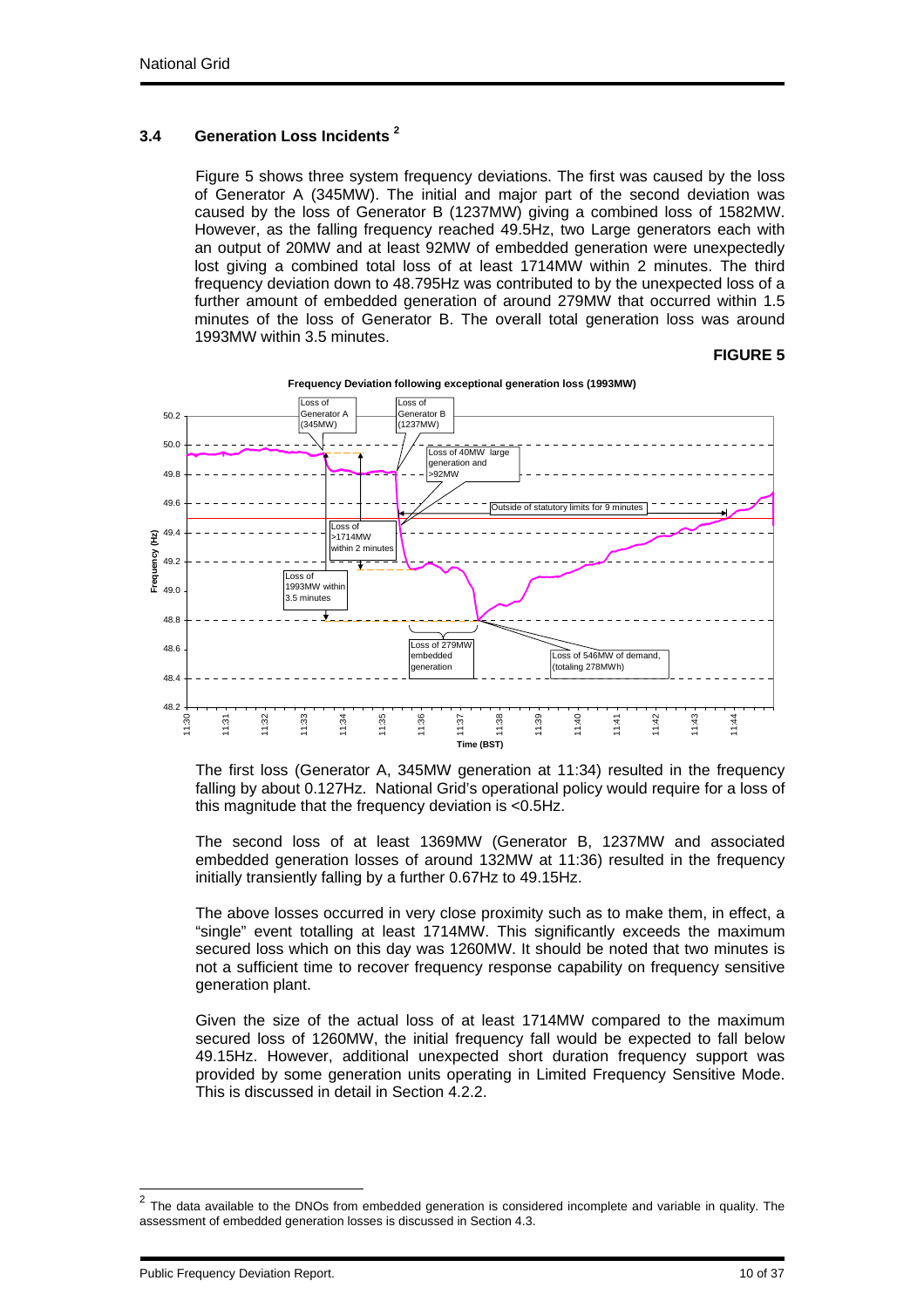For about 1.5 minutes after the frequency dropped to 49.15Hz, the frequency continued to oscillate around a downward trend then quickly fell to 49Hz when a further distinct sharper drop to 48.795Hz occurred. This last drop is contributed to by the loss of a further amount of embedded generation which was at least 115MW. This is discussed in detail in Section 4.3. The fall of frequency to 48.795Hz initiated the operation of the National Low Frequency Demand Disconnection Scheme.

## **3.5 Automatic Demand Disconnection and Frequency Recovery**

The collapse of frequency was successfully arrested by the operation of the first stage of automatic low frequency demand tripping relays. Operation of the relays, support from fast responding generation that had been instructed following the loss of Generator A and Generator B, support from automatically started Open Cycle Gas Turbine generation and some demand control relief resulted in the frequency recovering towards 50Hz. The frequency returned within Statutory limits within 9 minutes and operational limits within 11 minutes.

The Grid Code CC.A.5.5.1(a) stipulates that the first tranche of approximately 5% of demand at each DNO within England and Wales should trip automatically by low frequency relays set at 48.8Hz. With the national demand observed on the day, information from the DNOs confirmed that some 2266MW of demand, approximately 6.3%, should have been expected to trip when the frequency fell to 48.8Hz.

Information obtained from the DNOs confirms only some 546MW of demand as having been automatically disconnected. Whilst this is good in terms of minimising supply disruption, clearly some relays did not operate as expected. The effectiveness of the operation of low frequency relays is discussed in Section 4.5.

#### **3.6 Recovery of Frequency and Demand Disconnection**

Within 2 minutes of the operation of the automatic low frequency relays, the ENCC control engineers had instructed a first stage ~5% of manual demand control across 9 DNOs areas. Demand control under Grid Code OC6.5.3(b) should typically be delivered within 5-10 minutes of instruction by National Grid. DNOs have indicated that generally the first ~10% of instructed demand reduction would normally be achieved by voltage reduction.

The DNOs instructed under the Grid Code to provide one stage (5%, ~1200MW) of demand reduction were:

- CE Electric (YEDL)
- Western Power Distribution (South Wales)
- Western Power Distribution (South West)
- Scottish & Southern (South)
- EDF Energy (East, London & South)
- EON Central Networks (East)
- EON Central Networks (West)

The demand reduction actually delivered appears to be significantly below the 1200MW expected. The effectiveness of demand reduction is discussed in Section 4.6.

The DNOs initially selected were in the southern part of the network and therefore their demand relief would assist with the balancing of the Transmission network following the loss of Generator B (which is located in the South) The Scottish DNOs were not instructed to provide demand relief as all available generation was committed in Scotland and there was no further capacity available on the circuits across the Scottish borders to carry the increased transfers that would result from a reduction in Scottish demand.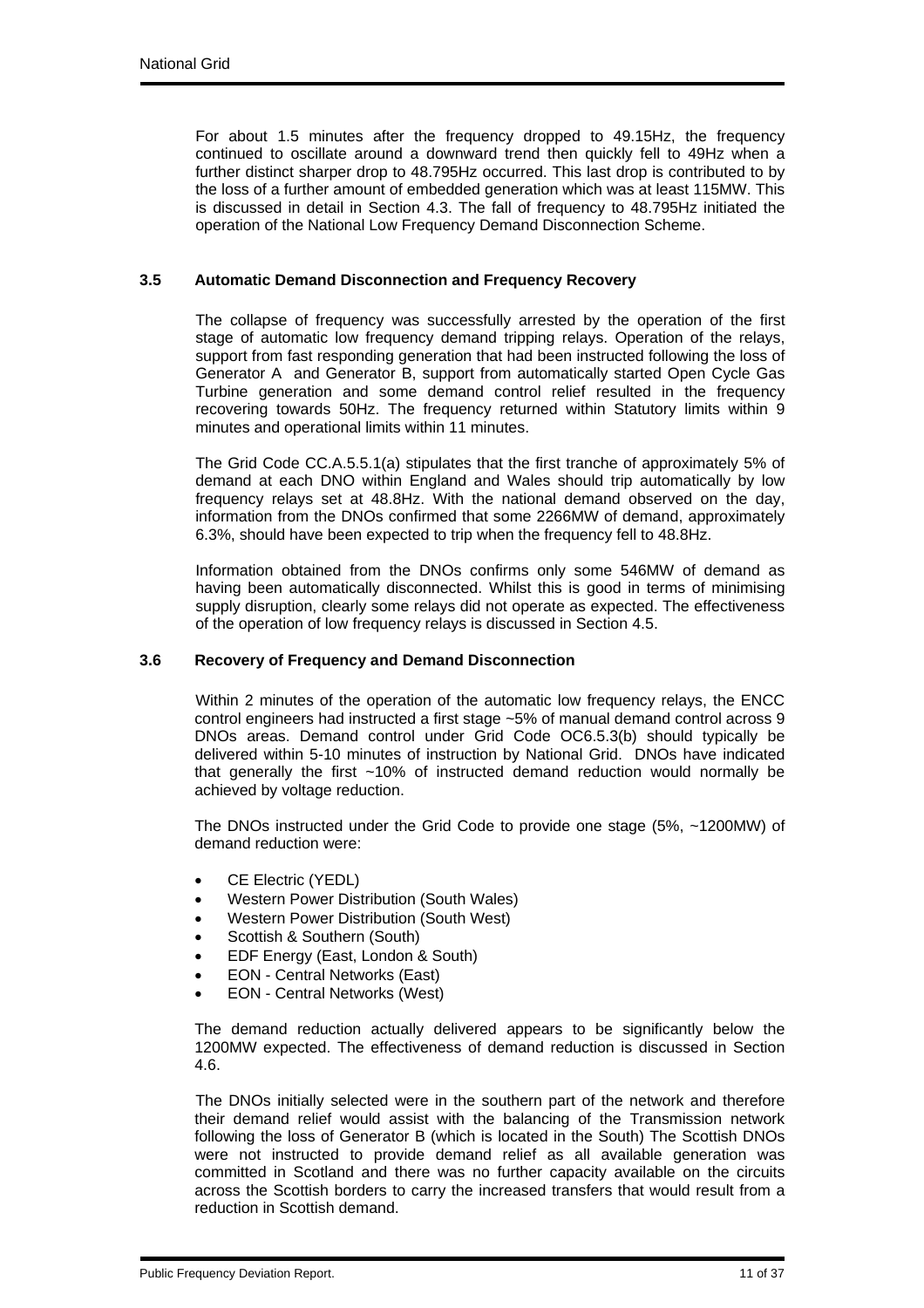Following any major generation loss, the priority for the control engineers is to reestablish the capability of synchronised generation to provide frequency response capability to protect the wider GB system from the impact of any further demand or generation perturbations. On the  $27<sup>th</sup>$  May, frequency response holding to re-secure to the next largest loss on the system was restored within 15 minutes of the exceptional generation loss.

Within 40 minutes of the operation of the automatic low frequency relays, instructions were given to all affected DNOs to restore automatically disconnected demand. Demand Control remained in place during the recovery to normal operating conditions.

## **3.7 Recovery to Normal Operating Conditions**

#### **FIGURE 6**



**Summary of the Operating Margin leading up to the Evening Peak demand**

Figure 6 summarises the operating margins outlook for the evening demand peak up to and following the 1993MW generation loss shown in Figure 5. The resultant impact on operating margins triggered the requirement for a High Risk of Demand Reduction (HRDR) warning to be issued to the market, although demand control had already been instructed.

The HRDR was issued at 12:30, once the immediate restoration activities were complete and the short to medium term operational impact of the exceptional loss had been assessed.

In response to the substantial loss of generation, a number of actions were initiated by the ENCC to procure additional generation in order to quickly restore normal operating conditions for the remainder of the day.

All generators that would be able to assist with the recovery and the evening peak demand were instructed to generate.

Early in the afternoon, the ENCC requested the return of the Cellarhead-Drakelow 1 and the Feckenham-Hams Hall circuits which were out of service for routine maintenance. Neither circuit was actively constraining generation, however, given the uncertainty of the plant position for the rest of the day, the return of these circuits would maximise operational flexibility.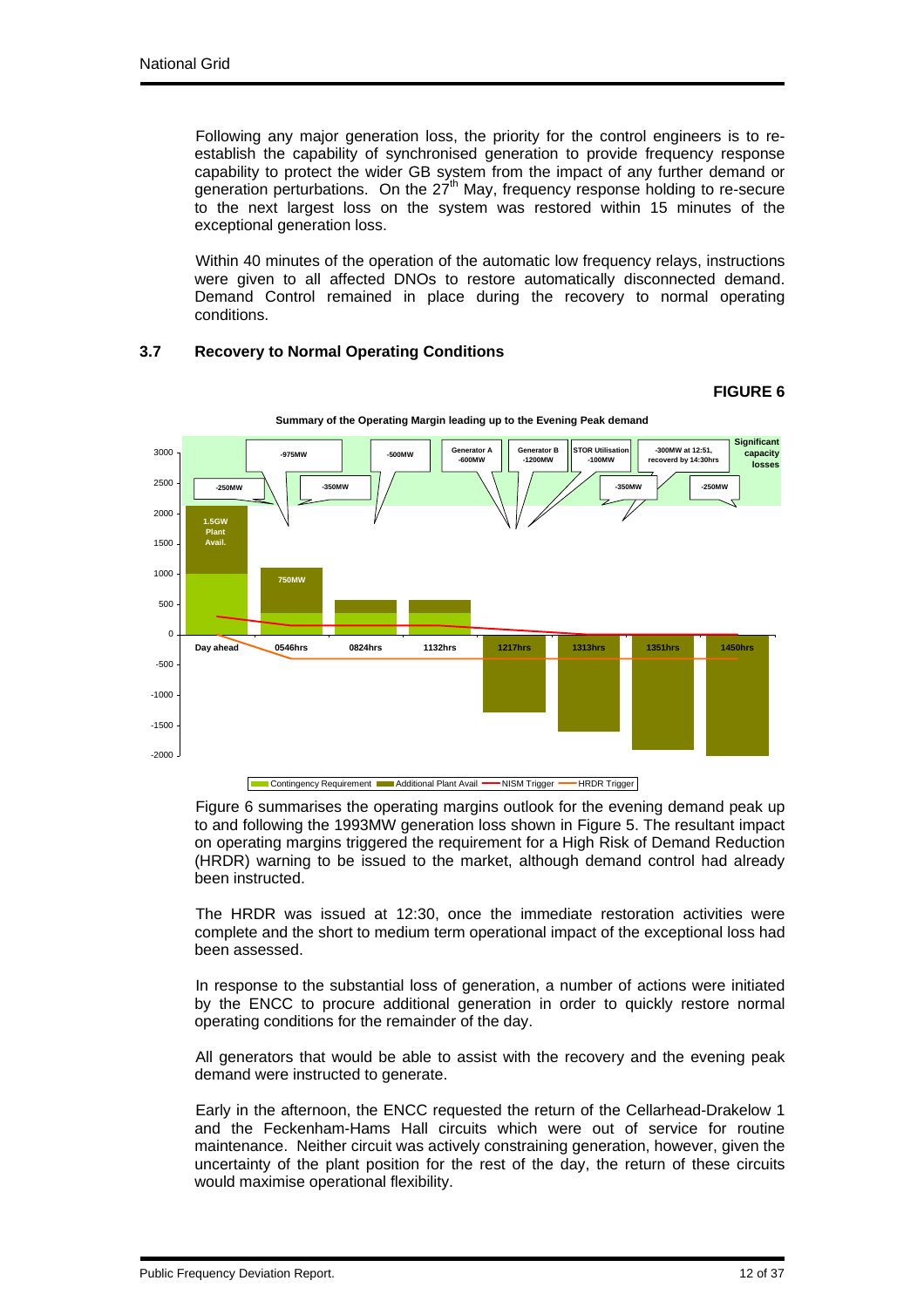As the demand fell during the afternoon and more generation came on line, the level of demand control was reduced by instructing DNOs to restore demand. Demand control was distributed across the DNOs, and where possible DNOs were stood down. In addition ENCC sought to limit the time that demand control was applied to any one DNO. By the evening, changed generation patterns meant that location was no longer critical, hence demand control could be applied to NEDL and United Utilities. The timing of these instructions is summarised in Table 1 below.

## **TABLE 1**

| <b>Distribution Network</b><br><b>Operator</b> | <b>Instructed Demand</b><br><b>Reduction</b> | <b>Demand Reduction</b><br>ceased |
|------------------------------------------------|----------------------------------------------|-----------------------------------|
| YEDL                                           | 11:40                                        | 13:49                             |
| <b>Central Networks-E</b>                      | 11:41                                        | 15:26                             |
| WPD-Wales                                      | 11:42                                        | 17:54                             |
| WPD-Western                                    | 11:42                                        | 17:54                             |
| SSE (south)                                    | 11:42                                        | 14:45                             |
| <b>Central Networks-W</b>                      | 11:42                                        | 15:26                             |
| EDF-E                                          | 11:43                                        | 15:37                             |
| EDF-L                                          | 11:44                                        | 15:08                             |
| EDF-S                                          | 11:46                                        | 14:43                             |
| <b>United Utilities</b>                        | 16:21                                        | 18:06                             |
| NEDL                                           | 16:48                                        | 18:07                             |

## **Summary of Instructed Distribution Network Operator Demand Reduction**

Demand Control was in force from 11:40 to 18:05 and High Risk of Demand Reduction Warning in force from 12:30 to 19:00.

Across the early evening peak (at 18:00) demand control was only in force across 4 DNOs. All demand control was lifted by 18:07.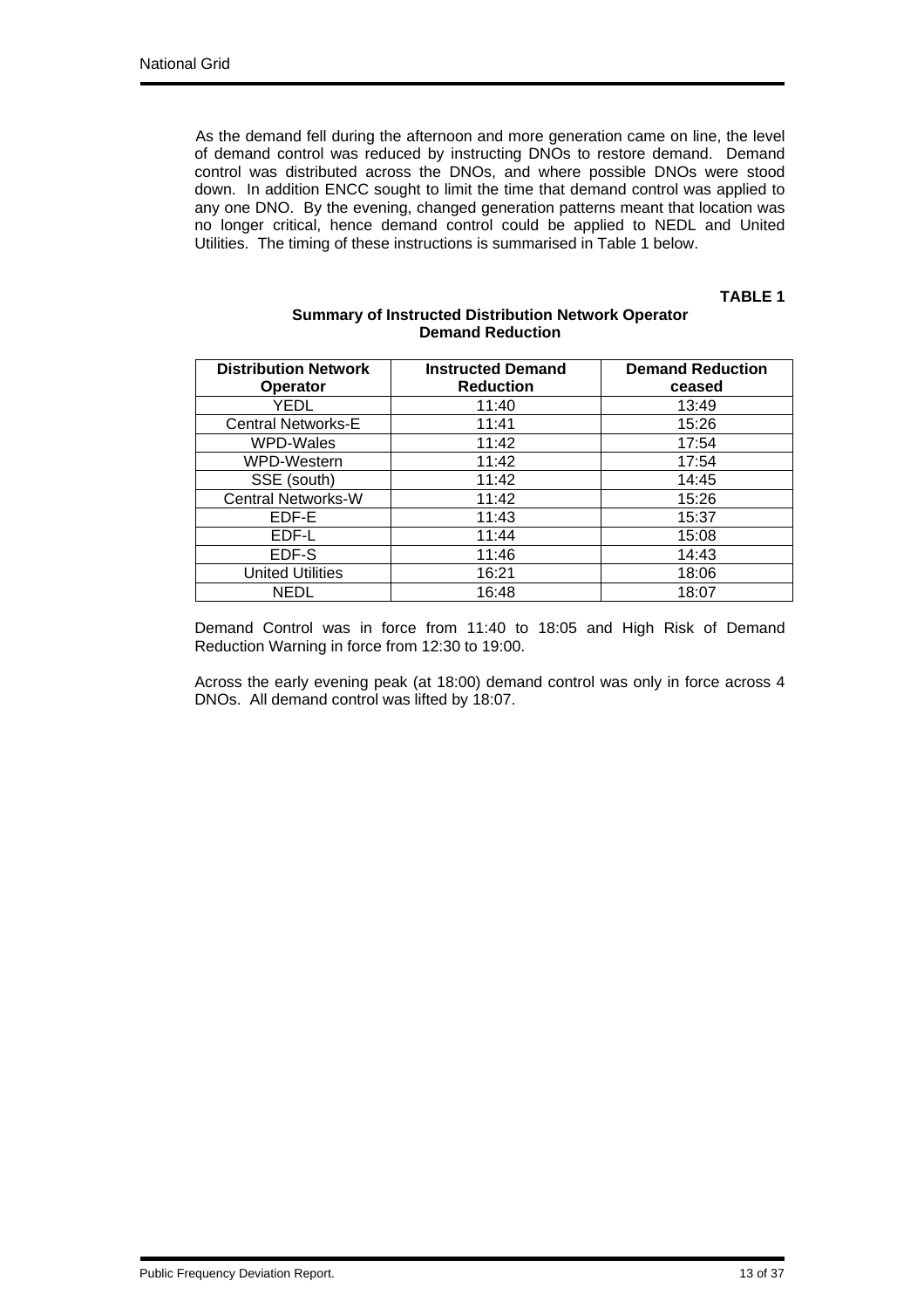# **4 SYSTEM PERFORMANCE ON 27TH MAY**

### **4.1 Performance of Reserve and Frequency Response Holding**

Figure 2 shows the minimum contingency reserve requirements were met at all times during the period leading up to the loss of Generator A, Generator B and other associated losses. The levels of generation available remained above that which would trigger National Grid to issue a Notification of Inadequate System Margin (NISM).

Figures 3 and 4 show that during the lead in to the loss of Generator A and Generator B, Regulating Reserve and STOR were utilised to maintain Frequency Response. The instantaneous losses of generation during the morning up to the Generator B loss were kept within the operating range of 49.8Hz and 50.2Hz demonstrating appropriate management of the Frequency Response holding. Section 4.2.1 explains the performance of the Frequency Response holding during the Generator A and Generator B trips.

## **4.2 Performance of Transmission Contracted Generation Plant**

This section reports on the performance of Transmission connected and Large generation plant operating in both Frequency Sensitive Mode (FSM) and Limited Frequency Sensitive Mode (LFSM) during the incident as well as low frequency triggered Open Cycle Gas Turbine plant.

### **4.2.1 Response Holding and Frequency Sensitive Mode Generation**

The largest secured loss on the day was taken as 1260MW. To secure for this loss and return the Frequency above 49.5Hz within 60 seconds a response holding of 911MW was required (the balance of response to cover the 1260MW is provided by the natural reduction in demand that occurs when there is a drop in system frequency). This figure includes a 15% margin for items such as generator underperformance etc. The 911MW included a minimum dynamic requirement from generation of 450MW with the remaining being held on services initiated by frequency settings. Table 2 shows the breakdown of the response holding and performance delivery taken one minute after the Generator B trip.

#### **TABLE 2**

| Service                                       | Held | Delivered |
|-----------------------------------------------|------|-----------|
|                                               | (MW) | (MW)      |
|                                               |      |           |
| Demand Management                             | 274  | 274       |
| <b>Frequency Control by Demand Management</b> | 35   | 9         |
| Interconnector                                | 75   | 60        |
| Pumped Storage on LF Relay                    | 90   | 90        |
| Dynamic - Pumped Storage                      | 170  | 172       |
| Dynamic - Generation (FSM)                    | 280  | 282       |
|                                               |      |           |
| Total                                         | 924  | 887       |

At the time of the Generator A and Generator B trips 924MW of response was being held against a requirement of 911MW. Various shortfalls occurred from certain providers however and 887MW was delivered. This is within the expected range and above the actual requirement of 792MW before the 15% margin was applied to take the required holding to 911MW.

The dynamic holding of generation in Frequency Sensitive Mode was achieved by instructing 8 units, with one unit on Firm Frequency Response (a part loaded generator that responds very dynamically to changes in frequency). Although the

Public Frequency Deviation Report. 2008 2012 12:30 12:30 14:37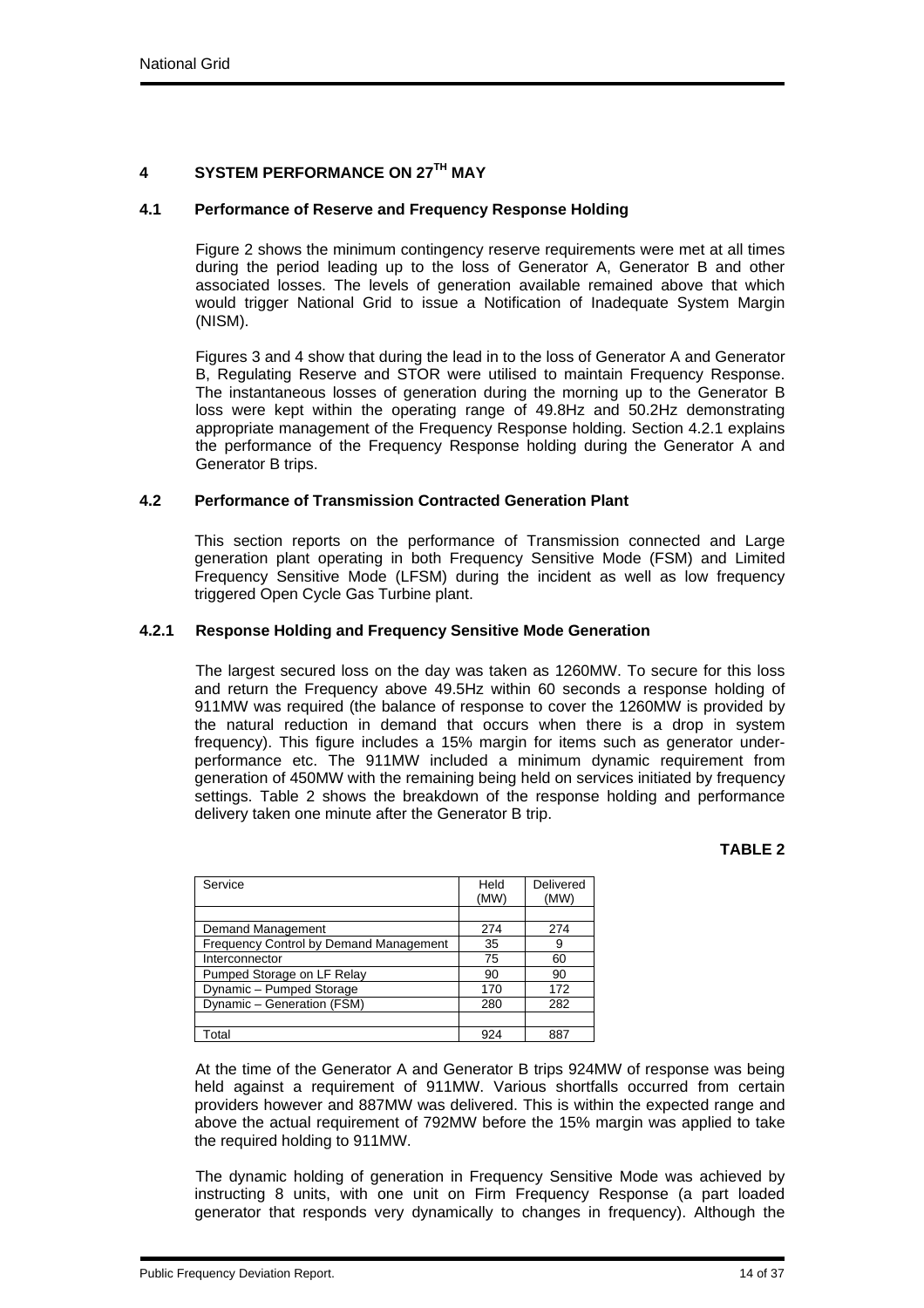overall requirement was met there was a shortfall of 60MW from three units. This shortfall was due to one unit not being selected to response at the Power Station, and minor shortfalls on two units which did not sustain the required output after the initial delivery.

Under the terms of the Ancillary Services Contracts corrective actions have been taken or are under way with the providers that did not meet the contracted requirements.

Overall, the delivery of dynamic response was in line with expectation as shown in Figure 7, which only includes those generators instructed to operate in FSM.



#### **FIGURE 7**

In addition to the above a unit provided 28MW of Frequency Sensitive Mode response although it had not been instructed to provide this service.

Figure 7 also shows that following the initial Generator A trip some 210MW of dynamic response had been used and had held the frequency above the lower operational limit of 49.8Hz without the use of services triggered by frequency relays. There was insufficient time to restore the dynamic response holding before the Generator B trip, although 320MW of replacement generation had been ordered to facilitate this.

## **4.2.2 Generation in Limited Frequency Sensitive Mode**

For the large number of generating units operating in LFSM, the assessment of their MW output performance against Grid Code Connection Condition 6.3.3 shows that some units operated in line with expectation and some units exceeded CC.6.3.3 requirement during the critical large frequency fall period. The plant that exceeded CC.6.3.3 requirement effectively delivered significant unexpected temporary response to the system that temporarily helped limit the extent of the initial frequency fall after Generator B's loss. The unexpected beneficial response delivered is shown in Figure 8.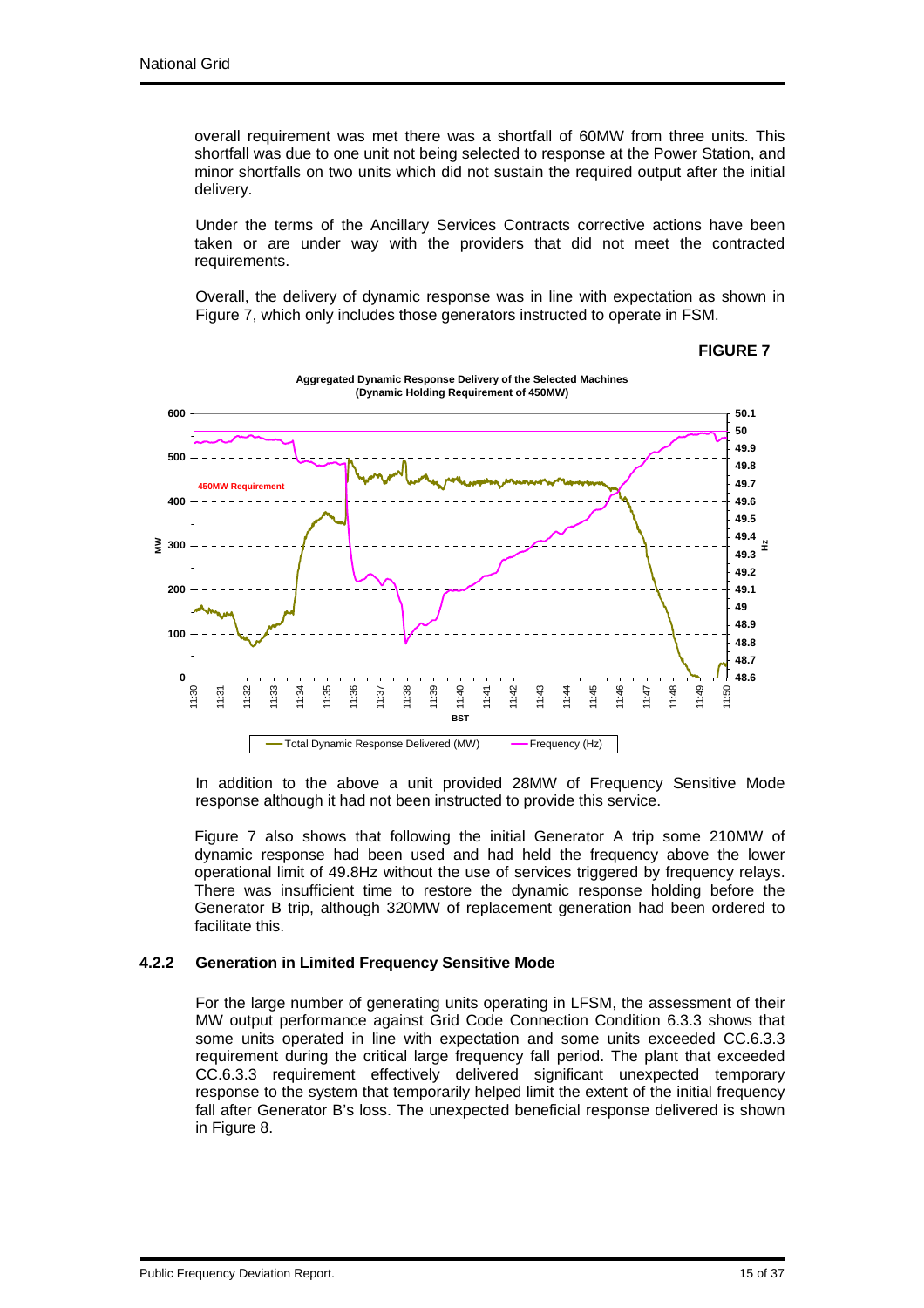#### **FIGURE 8**



During the frequency recovery period after automatic demand disconnection, certain plant, especially those with large thermal inertia such as fossil fuel and nuclear power stations, showed a temporary MW output reduction before settling to the predisturbance level. This behaviour is expected and is caused by the rapid release of stored energy from the plant during the frequency fall period that is inevitably followed by a temporary MW output back swing during the frequency recovery period. This phenomenon is considered as a reasonable tolerance of 'load following' during large frequency disturbances.

Three generators were dispatched immediately following the 345MW Generator A trip, totalling 320MW. However one unit (120MW), was unable to synchronise to the system until after the frequency had recovered to above 49Hz due to a governor setting. The setting has subsequently been corrected.

A number of Open Cycle Gas Turbines are contracted to start at specified frequencies (49.5Hz and 49.6Hz) and should have reached full MW output (567MW) in 5 minutes i.e. at approximately 11:41 or around 5 minutes after the loss of Generator B and after frequency was recovering. Analysis shows that there was a cumulative shortfall in output of 115MW. This is within the normally expected range for OCGTs starting automatically.

There was a further shortfall of 39MW, of STOR, bringing the total shortfall to 154MW, however other STOR units over performed by a total 150MW against the contracted levels off-setting the shortfall and providing a net shortfall of 4MW.

The OCGT units which underperformed have had performance tests carried out (National Grid's contractual right under the STOR service) where they were issued start instructions and had to generate within their tendered parameters. Two units failed their first performance test, but passed on subsequent tests and all units were tested to their tendered capacity and response times.

Two Large generators in Scotland tripped during the incident with a total loss of 40MW generation (20MW each). The tripping occurred when the frequency reached 49.5Hz i.e. almost immediately after the loss of Generator B. The owners of these sites have been informed. The low frequency setting at one has now been corrected to comply with the Grid Code while the owner of the other had applied for a derogation from the Grid Code due to the generator design and the date of installation.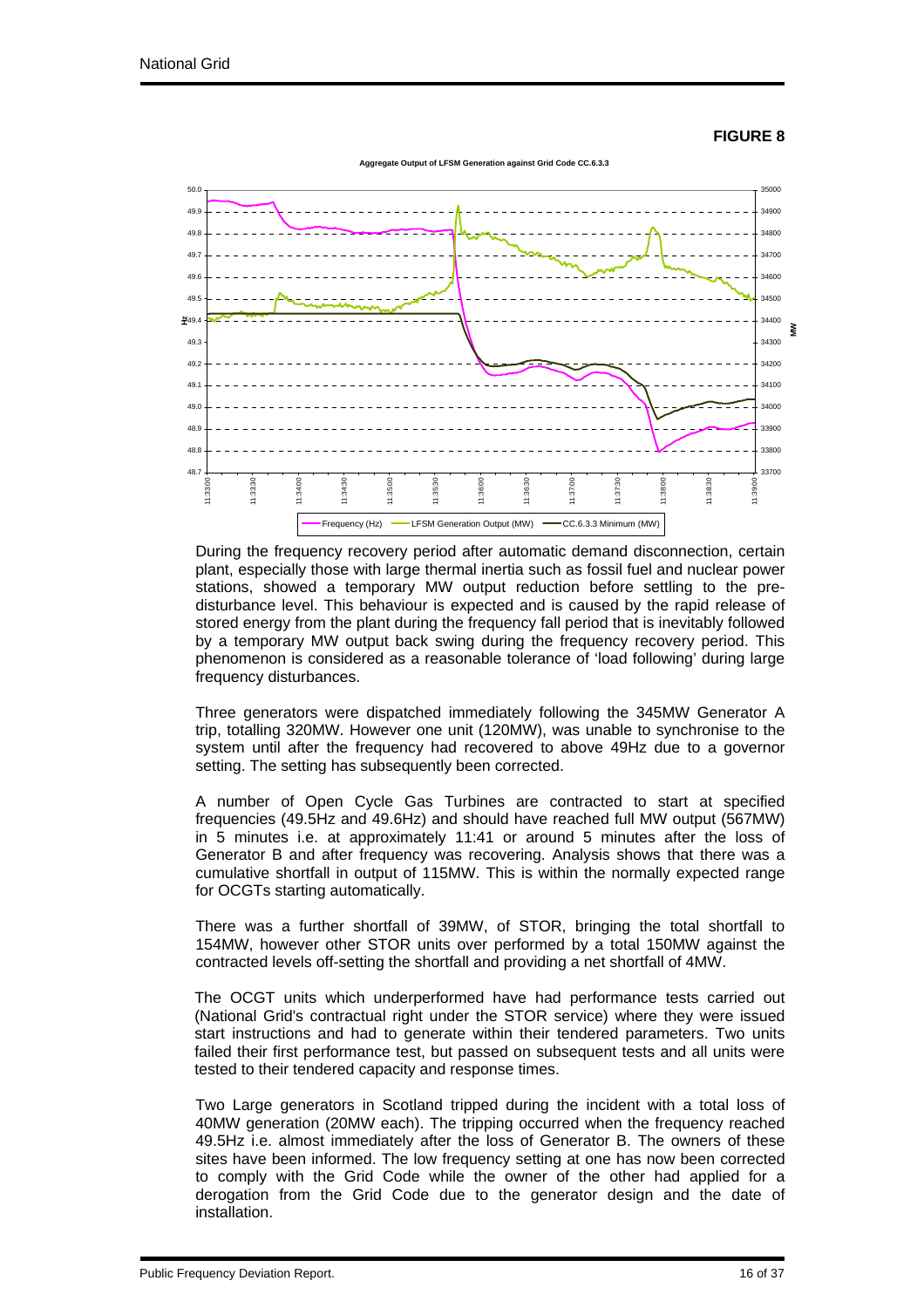There was also a loss of 15 MW from another generator. This occurred at 11:38 when the generator rapidly deloaded without disconnecting from the system. The generator restored its output immediately after frequency recovery. The owner has been informed and a solution is being sought to prevent a recurrence and ensure Grid Code compliance.

The frequency response provided by automatic demand management services and an interconnector delivered in line with expectation as described in Section 4.2.1.

## **4.3 Performance of Embedded Generation Plant**

Under the auspices of the GB Grid Code Review Panel, a reporting procedure was established in 1997 where the DNOs are required to provide National Grid with information on embedded generation that may have tripped in the event of a significant incident on the GB Transmission system including generation trips causing large frequency deviations.

Initial information provided by the DNOs at the time of the incident indicated that some 247MW of embedded generation plant tripped. The embedded generation loss is shown in column (1) of Table 3.

The questionnaire sent to the DNOs on the  $10<sup>th</sup>$  of June 2008 sought information on the amount of MW tripped, time of trip and reason for trip. In addition, information on small scale embedded generation loss was sought. The MW loss data received is shown in column (2) of Table 3 and shows a new reduced figure of total loss of about 196MW. However, doubts on the quality of the data received as well as lack of sufficient information on the time and reasons of trip remained. National Grid believed that the available information was incomplete and did not provide sufficient information on the contribution of embedded generation loss to the events of  $27<sup>th</sup>$  May leading to automatic demand disconnection.

National Grid raised this concern at the E3C Task Group meeting on  $27<sup>th</sup>$  August 2008. Agreement was reached for National Grid to send a new request to DNOs to seek further assistance.

Table 3 Columns (3) to (6) has been compiled from data that DNOs have managed to collect from embedded generators. DNOs do not have telemetry fitted at most embedded generator installations, and so the data is incomplete (i.e. generation losses might be somewhat more than is reported here). The quality of the data is also variable in respect of exact tripping times and the cause of the tripping. This table is considered a reasonable assessment of the data made available to the DNOs and is adequate for the purposes of this report.

The new set of data received suggests that the total embedded generation loss was about 371 MW as shown in column (3) (this appropriately excludes trips that were reported to occur after the time of automatic demand disconnection). Therefore, this is the total reported amount of embedded generation tripped in the period between the loss of Generator B and the automatic low frequency demand disconnection.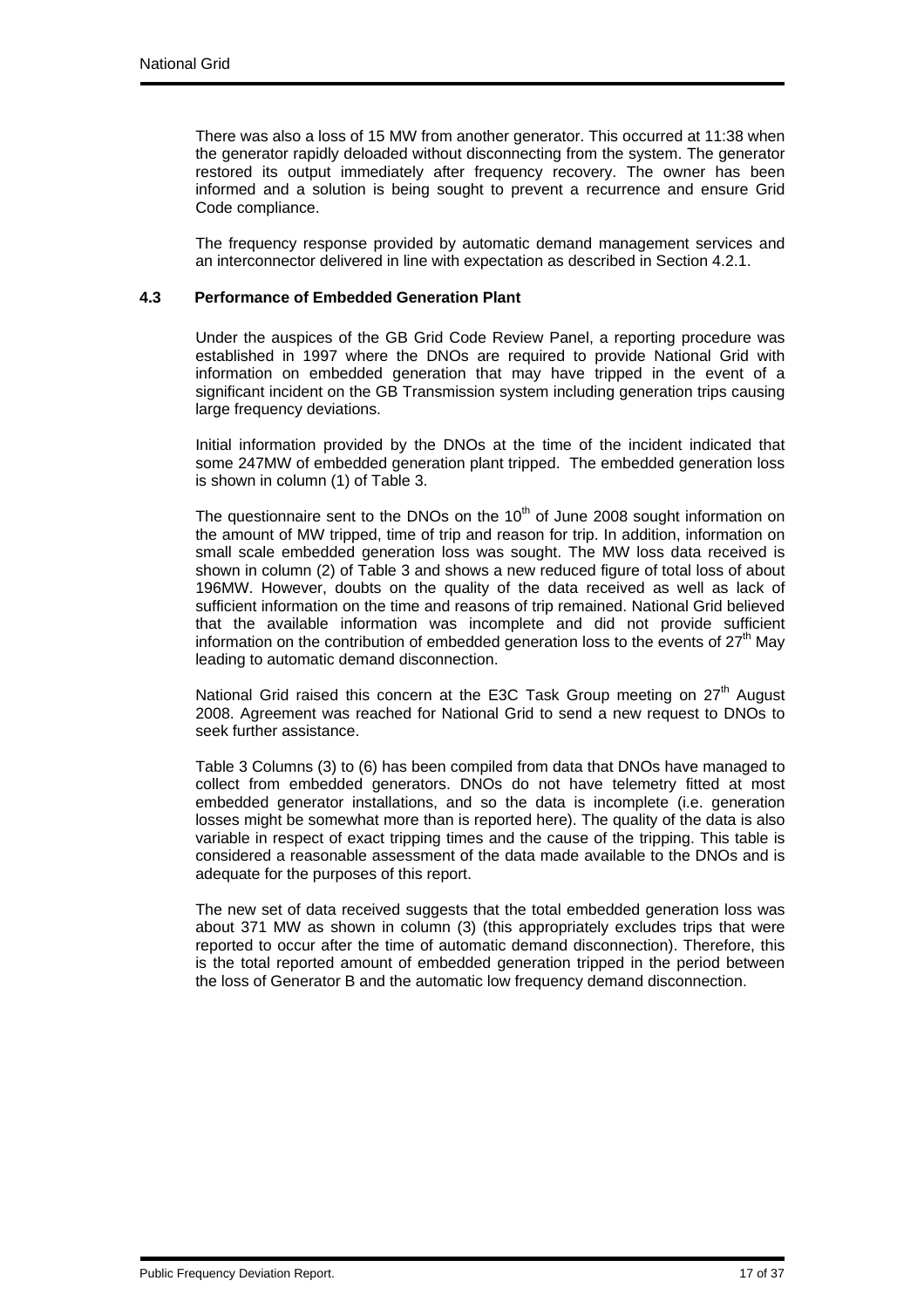**Notified loss under Grid Code ROCOF reporting at time of incident (MW) Returns in response to incident investigation questionnaire (MW) Reported loss from time of Generator B trip to time of automatic demand disconnection (MW)) Reported loss around the time of Generator B trip, at 49.5Hz or by ROCOF relays (MW) Reported loss around the time of third frequency excursion or tripping around 49.0Hz (MW) Reported loss based on 1/2 hourly energy data, no other data available (MW) (1) (2) (3) (4) (5) (6) Total 247.16 195.56 371.2 91.9 115.3 164 Returns from DNOs following E3C meeting**

## **Summary of Embedded Generation Loss Data Received from Distribution Network Operators**

Column (4) data indicates that nearly 92MW tripped at 49.5Hz and column (5) data indicates that 115MW tripped at around 49Hz. Column (6) indicates that a further 164MW tripped but no data was available on time of or reason for these trips. This is low quality data obtained by the DNOs from half-hourly energy metered data. In the absence of specific information provided to DNOs from generators, and as per the data shown in columns (4) and (5), National Grid's judgement is that the 164MW loss is likely to have tripped at similar times and by similar mechanisms.

Given the overall data provided and that available to the DNOs, it is likely that at least 92MW tripped as the frequency was falling immediately after the loss of Generator B. It is likely that the remaining 279MW tripped just after the loss of Generator B and before the operation of automatic demand disconnection, of which at least 115MW tripped at around 49Hz. The loss of embedded generation at 49Hz would have increased the rate of fall of frequency as evidenced in Figure 9.



From the data provided by the DNOs it appears that there may be a significant amount of small embedded generation that have frequency settings that allow tripping at frequencies above 47Hz. If these small embedded generators do not remain connected to the system down to 47Hz at the time of a national generation shortfall they will contribute adversely to low frequency events and may increase the amount of automatic demand disconnection.

#### **FIGURE 9**

**TABLE 3**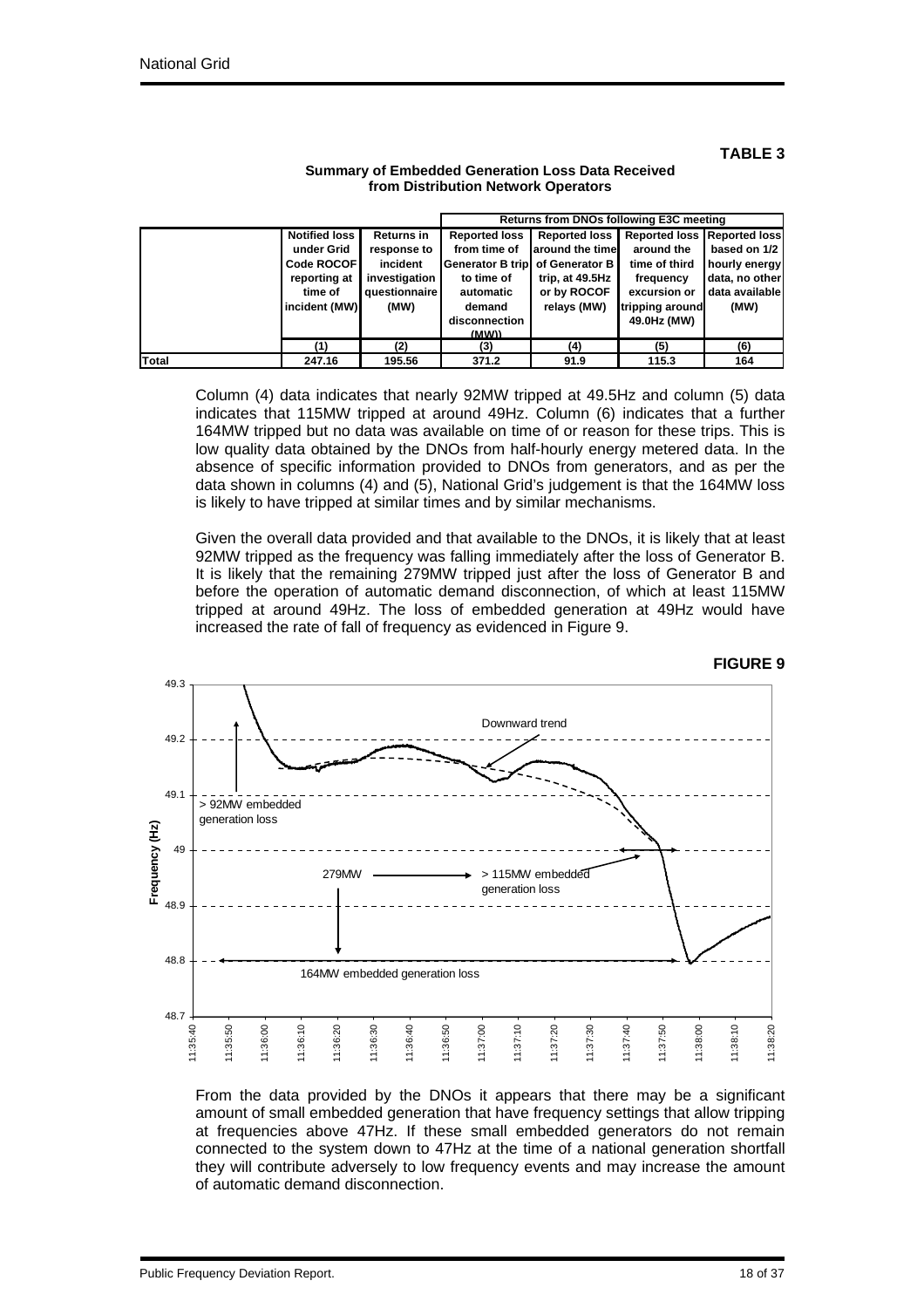The DNOs data derived from half-hourly energy metered data may be erroneous and lower than it should be if, for example, some disconnected generation did re-establish its MW output within the half-hour period. More accurate data on the amount and timing of generation trips can only be obtained by the DNOs from the generation plant owners and the plant's protective relay logs. However, the DNOs advise this is not generally available.

## **4.4 Additional Considerations**

Several further areas were considered that may have contributed to the third fall in frequency:

### **4.4.1 Increase in Generation Auxiliary Unit Load**

From the metering available Station Load (Power Station Auxiliary demand taken from the transmission system) did not increase during the low frequency period and is not considered a contributory factor.

### **4.4.2 Tap Changing on Super Grid Transformers**

During the critical period of the third fall in frequency a total of 26 taps were recorded on Super Grid Transformers across 16 sites, giving an increase in demand of approximately 24 MW at around 11:37. Tap-changers have a time delay of typically three minutes to avoid unnecessary operation during transient changes in voltage. This is not considered significant given the other changes in generation at the time and the size of the losses.

### **4.4.3 Reduction in Wind Farm Output due to change in Wind Speed**

The wind speed data from generators that provide this information to National Grid was inspected to check if there was a significant contribution to fall in output due to wind speed. Over the critical 1.5 minute period there were small changes in output that are consistent with the normally expected variation.

#### **4.4.4 Generation Under Performance against Grid Code Connection Condition 6.3.3**

The following graph shows the performance of CCGT generators where second by second data is available. Generators in Limited Frequency Sensitive Mode did not contribute to the third fall in frequency. As can be seen in Figures 8 and 10 there was considerable over performance in LFSM which temporarily delayed the fall in frequency as described in Section 4.2.2.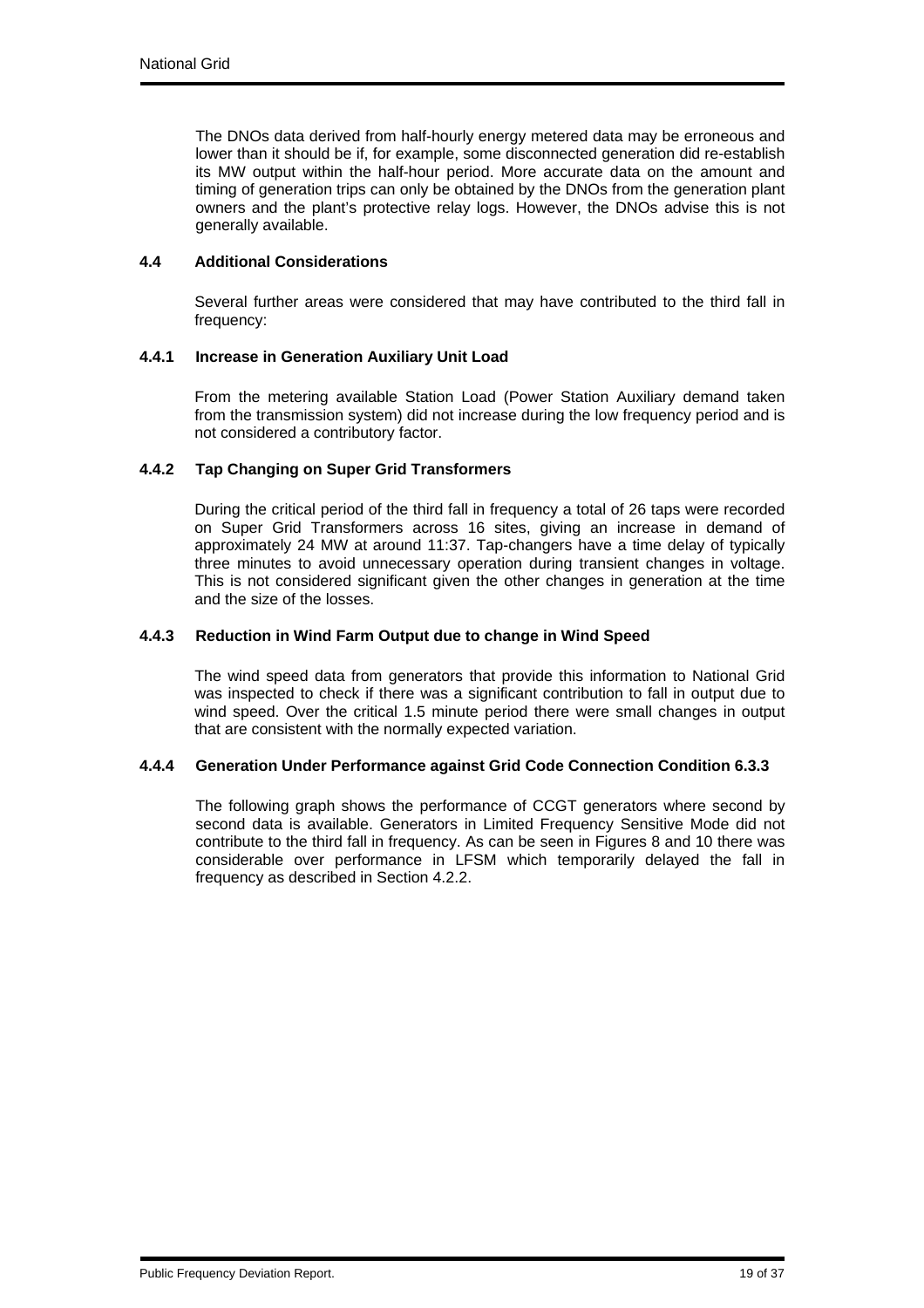#### **FIGURE 10**



One Unit has been excluded from the above graph as it over generated by more than 70MW during the loss of Generator B and during the third fall in frequency.

Overall the CC 6.3.3 performance is considered good, with the majority of issues limited to the frequency recovery period, which is as to be expected as described in Section 4.2 and partly accounts for the rate of recovery of frequency.

#### **4.5 Performance of National Low Frequency Demand Disconnection Scheme and Associated Low Frequency Relays**

The low frequency relays used by the National Low Frequency Demand Disconnection scheme are set to enable the automatic disconnection of demand uniformly in distribution networks generally in 9 blocks. The first demand block is set, on average, at 5% in each DNO area in England & Wales and the relays are set to trip at 48.8Hz. This is summarised in Appendix 2.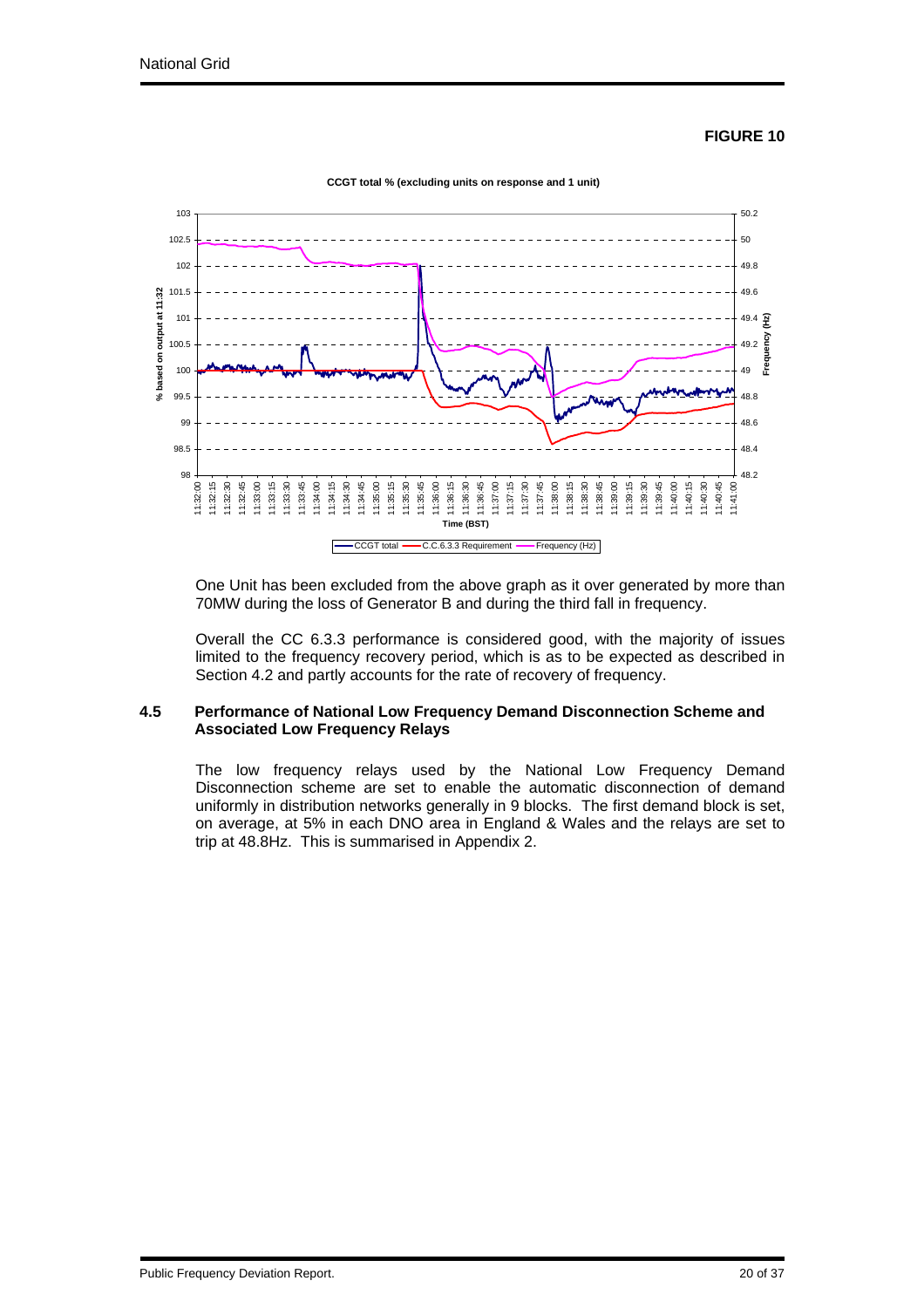#### **FIGURE 11**



The minimum system frequency during the incident was 48.795Hz and was below 48.8Hz for 1.22 seconds. The actual amount of demand disconnected by low frequency relays, as initially reported by the DNOs at the time of the incident was 581MW. However, in their detailed reply to the questionnaire, the DNOs confirmed that the total demand disconnected was 546MW, as indicated in Figure 11 above.

The disconnection of around 546MW was just sufficient to arrest the fall in frequency and to cause a slight upward recovery as shown in Figure 9.

In their replies, the DNOs confirmed that some 2266MW of demand, approximately 6.3% of demand in England and Wales, should have tripped when the frequency fell to 48.8Hz. Clearly, some relays did not operate.

Based on DNOs returns, the number of relays in England and Wales set to trip at 48.8 Hz is approximately 91. However, the number of relays that did operate and disconnect demand was 26 relays.

The amount of demand disconnected of 546MW (about 1.5% of demand) was sufficient to arrest the frequency fall to 48.795 Hz. The relays that did not operate did not fail to operate as such because the frequency only fell 0.005 Hz below their setting and hence was within their measurement accuracy requirement of typically 0.010 Hz.

Three additional relays did operate but failed to disconnect any demand due to the design of the schemes, running arrangements on the day and the settings band of the low frequency relays. The amount of demand these three relays could have tripped would have been 68MW.

Reports were made that following the operation of the LF relays that demand was restored immediately by a combination of automatic and uninstructed manual actions on the DNO networks.

It is noted that whilst only around 546MW of demand was disconnected, this resulted in much less supply disruption to consumers nationwide. A larger amount of disconnection would have resulted in a greater supply disruption but a faster recovery of system frequency towards 50Hz.

Based on the success rate of automatic disconnection (excluding uninstructed manual restoration) had the frequency continued to fall to below the setting range of the LFDD Stage 1 Relays then the total amount of demand disconnection could have approached 2000MW. This is within the acceptable range as perfect operation is not assumed.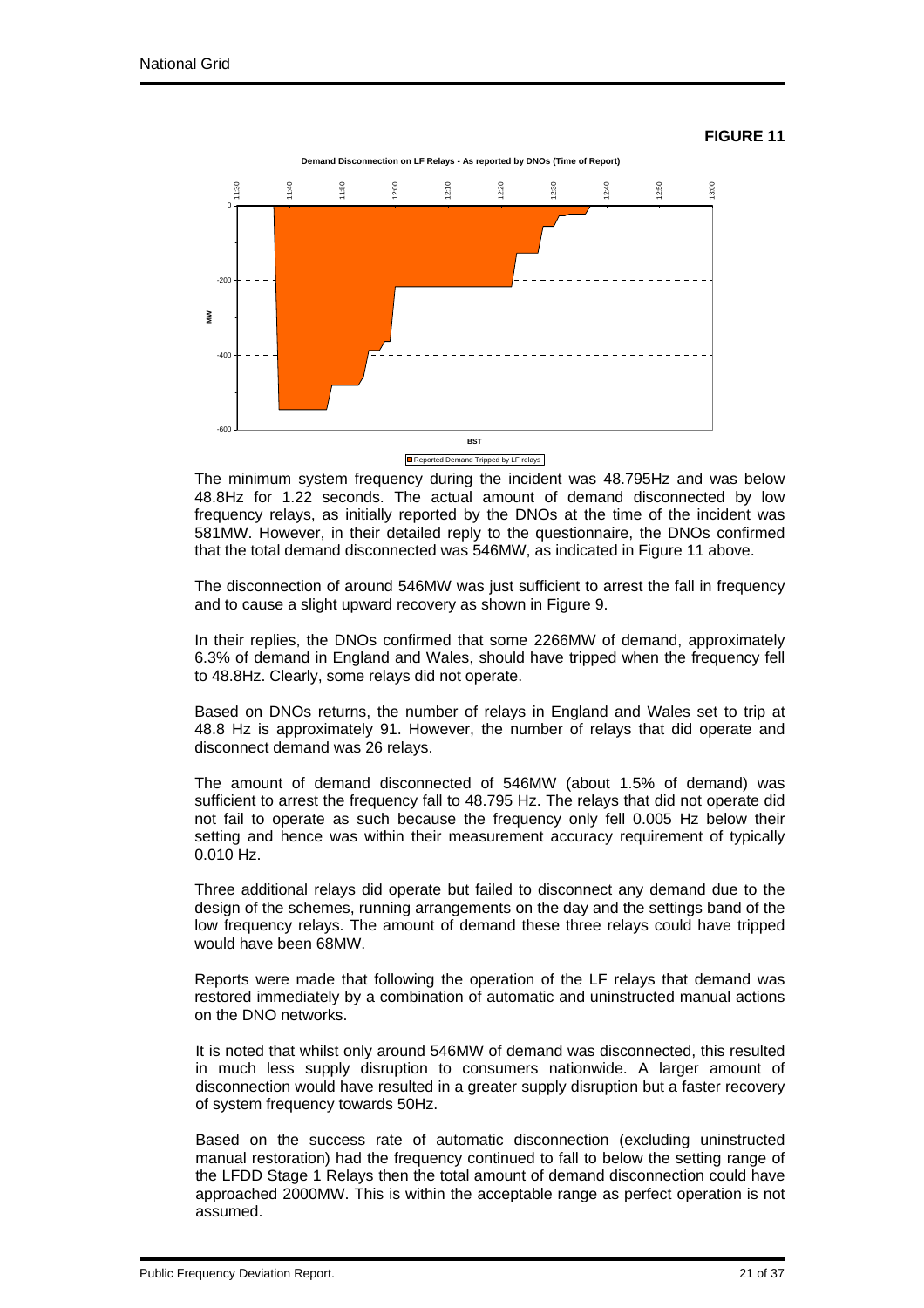Following the recovery of system frequency, ENCC issued instructions to the DNOs to restore automatically disconnected demand within a range of 20 to 40 minutes. Given the actions needed by some DNOs, supplies to their customers were restored within 23 minutes of receipt of instructions.

From the returns for the DNOs it has been calculated that overall some 278MWh of energy was lost due to the operation of LF Relays.

## **4.6 Performance of Demand Control by Voltage Reduction**

Historically DNOs have used voltage reductions of 3% and 6% for Demand Control Stage 1 and Stage 2 on the basis this provides demand relief of 5% and 10% respectively. Relatively recent changes in demand characteristics as such as greater use of power electronics, increasing level of air conditioning and ventilation systems as well as reduction in manufacturing means that it is likely that demand is now less sensitive to voltage reduction. This has been recognised by the electricity industry and under the auspices of the Energy Emergency Executive Committee Electricity Task Group in February 2008 a number of trials were planned to establish the effectiveness of voltage reduction. Once the trials have been completed and results analysed it is possible that trial outcome may provide an explanation for the difference between the level of demand reduction expected during this event and that which could be observed.

Within 2 minutes of the operation of low frequency relays, and in accordance with the Grid Code OC.6.5, Demand Control instructions were given to 9 DNOs estimated to provide around 1200MW of manual demand reduction by voltage reduction. Figure 12 summarises the demand reduction delivered as reported by the DNOs.

#### **FIGURE 12**



**Demand Reduction (Voltage Reduction) - As reported by DNOs (Time of Report)**

Together with other actions discussed in Section 3.7, the instructed Demand Control enabled:

a) the re-establishment of the already exhausted frequency response holding on Frequency Sensitive mode generation plant in less than 15 minutes, and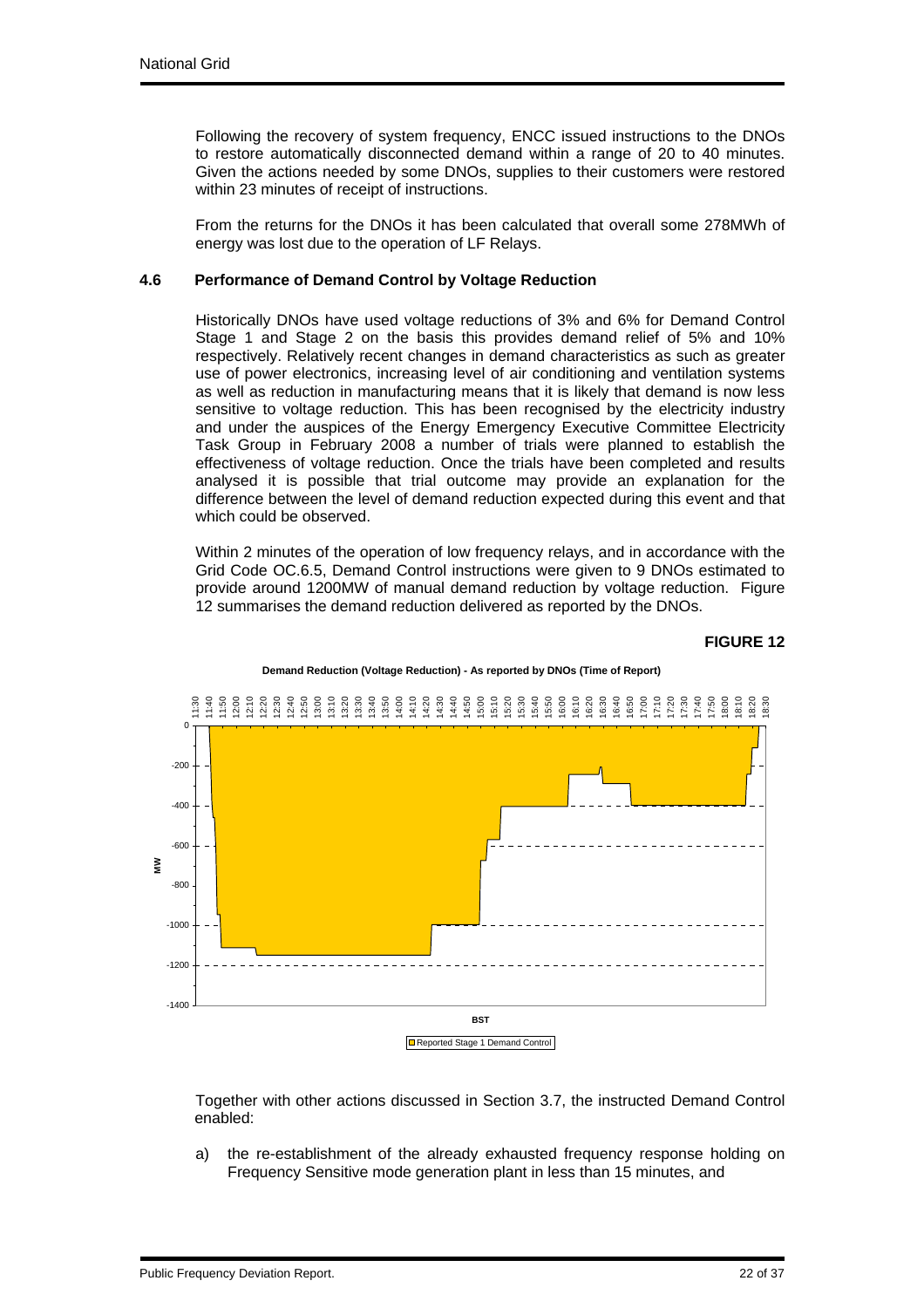b) quicker restoration of the demand disconnected by low frequency relay operation. All instructions to affected DNOs to restore disconnected demand were completed by ENCC within 40 minutes of the automatic demand disconnection. (Initial returns from the DNOs indicate that all consumer supplies were restored within 23 minutes of receipt of this instruction).

Specific information on the various aspects of the Demand Control instructions implemented by the DNOs was sought from them to help with the complete analysis of this event. A copy of the questionnaire sent to DNOs is attached as Appendix 3.

The additional information provided identified that approximately 50MW of demand control had not been achieved due to equipment performance issues such as transformers being on fixed tap due to operational restrictions and communication failures.

Analysis of National Grid data has been able to identify an actual demand reduction of approximately 500MW from when it was instructed. It should be noted that the demand was expected to increase up until 12:15 as shown in Figure 1 and so some of the applied reduction would have been negated by the normal increase in demand.

As noted above the existing E3C Electricity Task Group project has recently carried out controlled trials of demand reduction by voltage control. When fully analysed this may help inform if the current approach to using voltage reduction for Demand Control delivers the necessary levels. It is expected that any learning from these trials will be shared with both the GCRP and DCRP.

### **4.7 System Operational Margins and Frequency Excursion**

The application of the reserve policy as described in Appendix 1 Section 1.1.3 means for the period from around 1.5 hours ahead (Gate Closure) through to real time a cumulative plant loss of up to 1850MW would be covered (0.3% probability level). From gate closure to real time generation losses totalled 2253MW during this event (excluding the Large and embedded generation losses, but including other generator changes by way of physical notifications or maximum export limits). This is illustrated in Figure 13 below:

**FIGURE 13**



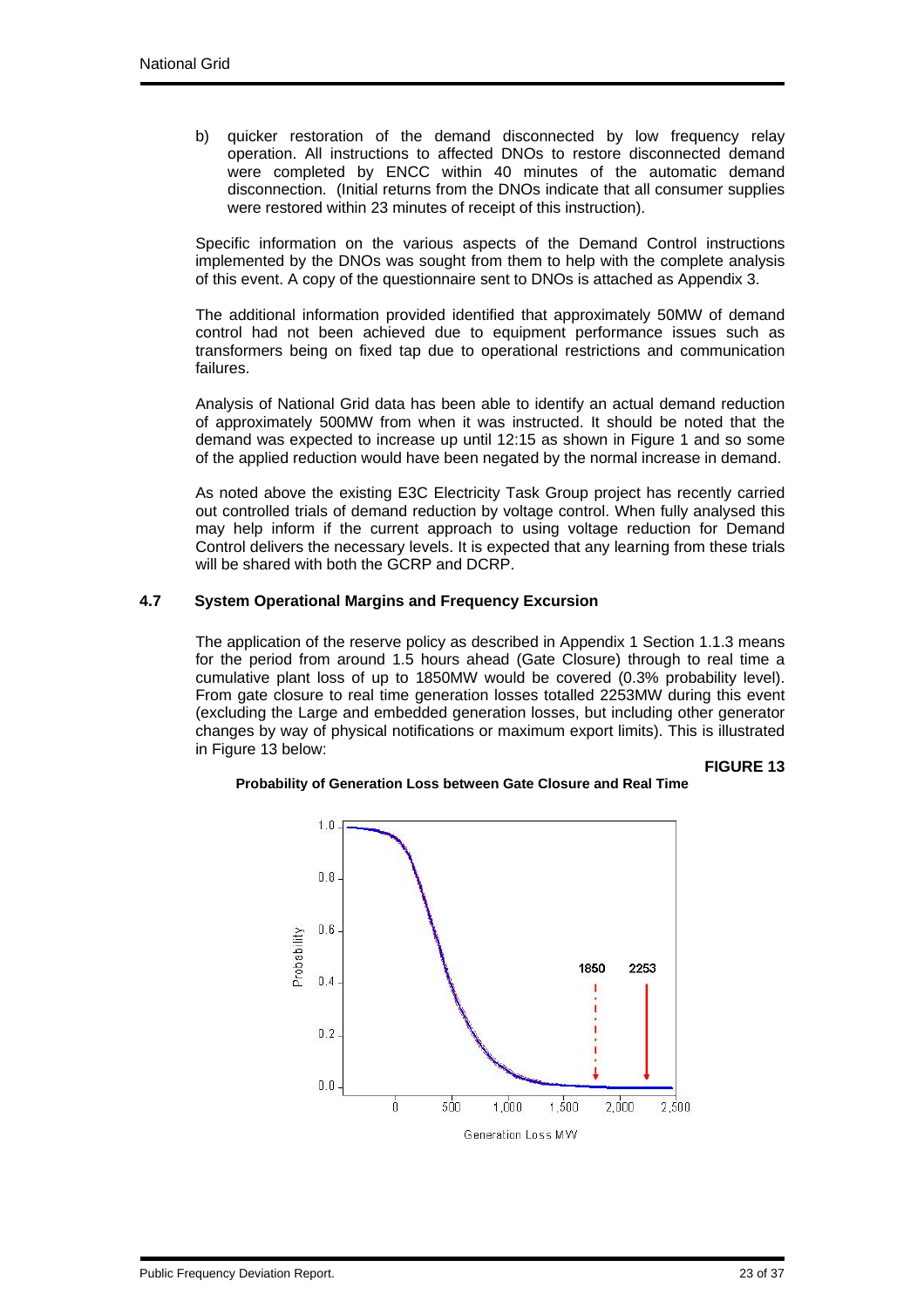The level of generation capacity loss experienced (2253MW) is a level that would only be experienced once in every 4 to 5 years. As a result of the exceptional generation loss, the use of demand control for the afternoon period is as would be anticipated by the operating standards.

There have only been two reportable frequency deviations since 1989/90. The first on 17<sup>th</sup> November 1995, when the frequency fell to 49.184Hz for 3 min 40 sec for a 1485MW generation loss and the second on 19<sup>th</sup> February 1996, when the frequency fell to 49.038Hz for 3 min 20 sec for a 1000MW generation loss.

## **FIGURE 14**



The some 1993MW losses within 3.5 Minutes consisting of Generator A (345MW), Generator B (1237MW), two Large generators (40MW) and embedded generation of around 371MW are compared to simultaneous generation losses in Figure 15.



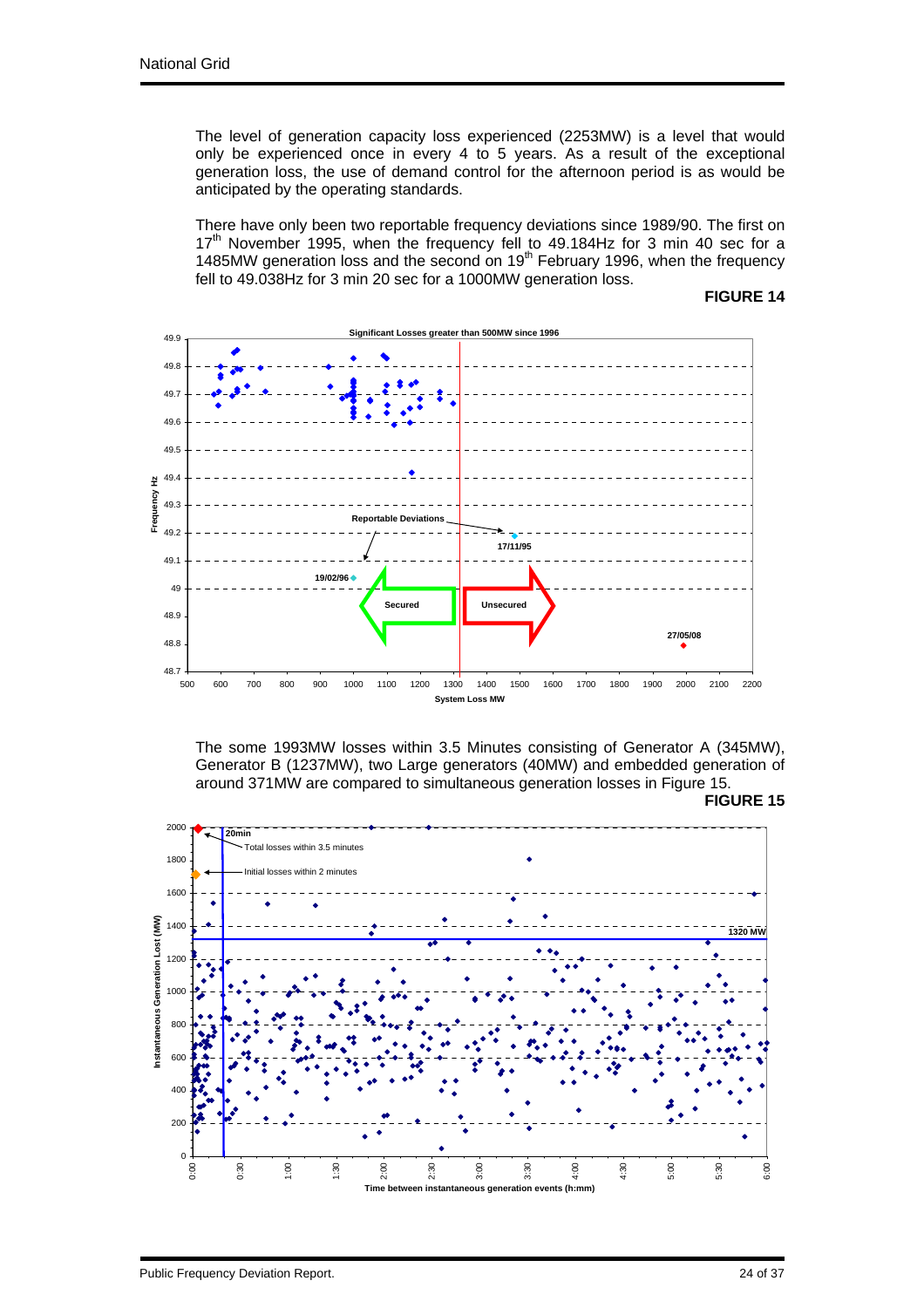Figure 15 shows the total amount and timing between co-incident generation trips since the introduction of the New Electricity Trading Arrangements in 2001. The less time between the trips the less likely it is that frequency response will have been restored following the first trip. Frequency response can take up to twenty minutes to restore due to the type of generation available. Figure 15 shows that the initial and overall co-incident generation loss on the 27th May was exceptional and in the area furthest away from being secured. Figures 14 and 15 demonstrate that the effectively simultaneous generation loss on the  $27<sup>th</sup>$  May is an exceptional, significant and low probability event.

Figure 16 shows the Generation changes (Upward Reserve Error) at Gate Closure, as well as the applicable Standard Deviation (SD). This data is used as a component in setting the Reserve Levels against the 1 day in 365 Loss of Load Expectation. This shows there has not been a recent significant increase in generation losses. There is no evidence to suggest that the probability of such a coincident loss of generation occurring has increased.

#### **FIGURE 16**



#### **Generation Changes (Upward Reserve Error) at Gate Closure since 1 April 2005**

The subsequent plant shortages and demand control required throughout the afternoon are consistent with the impact of such a large loss in the context of the operating margins which statistically require demand control in such extreme conditions.

#### **4.8 Communications with Market, Generators and Distribution Network Operators**

All warnings required by market rules were issued as required under the Grid Code. Messages were issued by fax and placed on the Balancing Mechanism Reporting System (BMRS) website.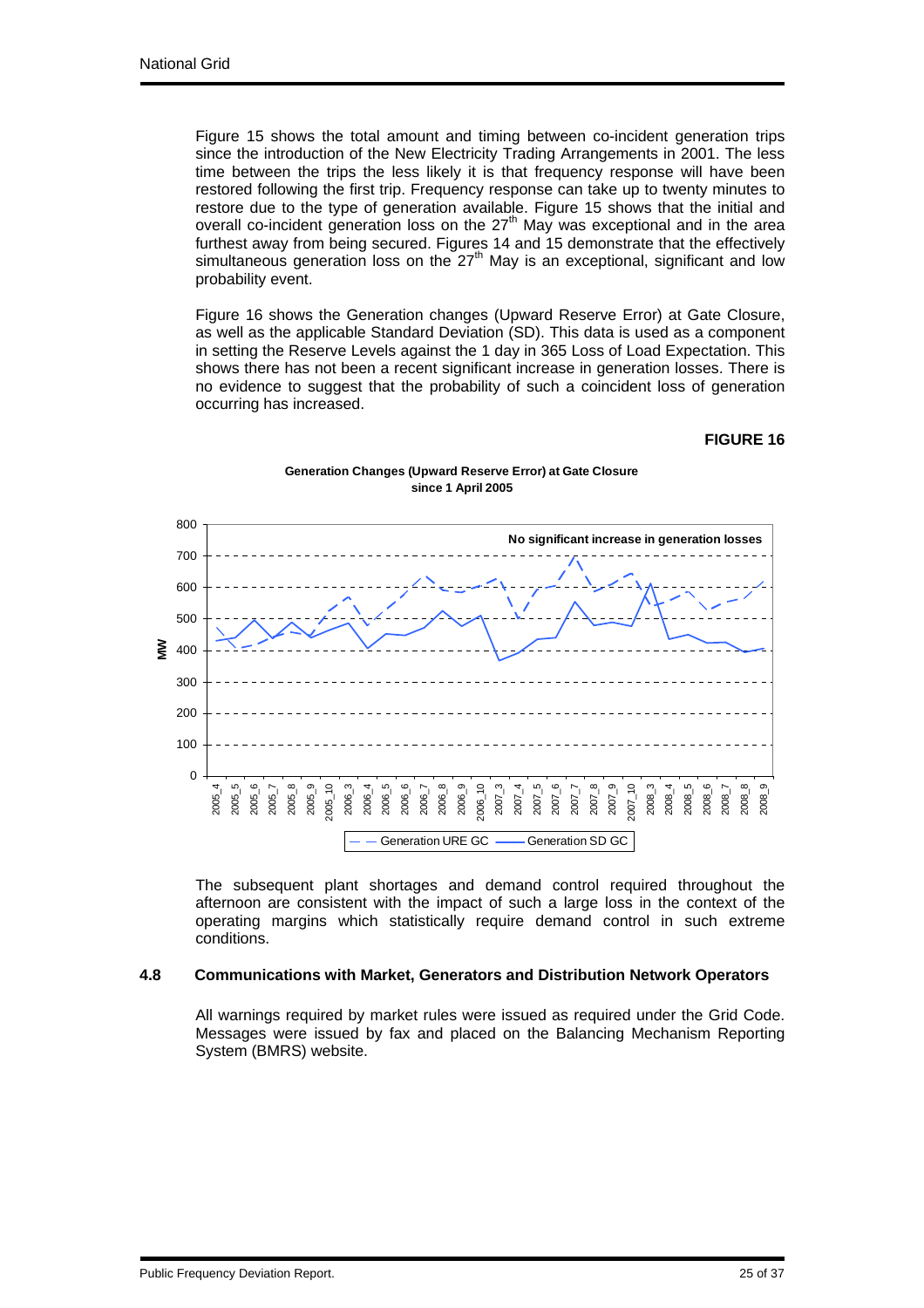#### **5 SIMULATION OF GENERATION LOSSES AND AUTOMATIC LOW FREQUENCY DEMAND DISCONNECTION**

A dynamic simulation study of system frequency performance was carried out. The aims were: (a) to recreate, as far as practically possible, the system frequency behaviour resulting from the various generation losses<sup>3</sup> and automatic demand disconnection by low frequency relays and (b) to explore if further light can be shed on the sequence of events as well as causes and effects.

The study represented various types of generation plant including those operating in FSM and LFSM and allowed a 2% demand reduction per Hz for load/frequency sensitivity. The predicted system frequency behaviour from the simulation model is overlaid on the actual frequency and shown in Figure 17.

The modelling study confirmed the following observations:

The combined loss of at least 1714MW at 11:36 due to the loss of Generator A (345MW), Generator B (1237MW), two Large generators (40MW), and at least 92MW of embedded generation, led to an unstable system frequency. Although initially the frequency fall appears to be arrested at around 49.15Hz, the average frequency continued to slowly fall over the next 1.5 minutes.

**FIGURE 17** 

### **Comparison of Actual and Simulation Model Frequencies**

The initial arrest of system frequency is caused by the significant unexpected additional response provided by LFSM generation plant. However, as this response was drawn from stored energy in the boilers it quickly started to decline, the frequency continued with its downward trend. This is not unexpected since the 1714MW loss significantly exceeds the 1260MW secured largest infeed loss on the day.



 $3$  The data available to the DNOs from embedded generation is considered incomplete and variable in quality. The assessment of embedded generation losses is discussed in Section 4.3.

Public Frequency Deviation Report. 26 of 37

l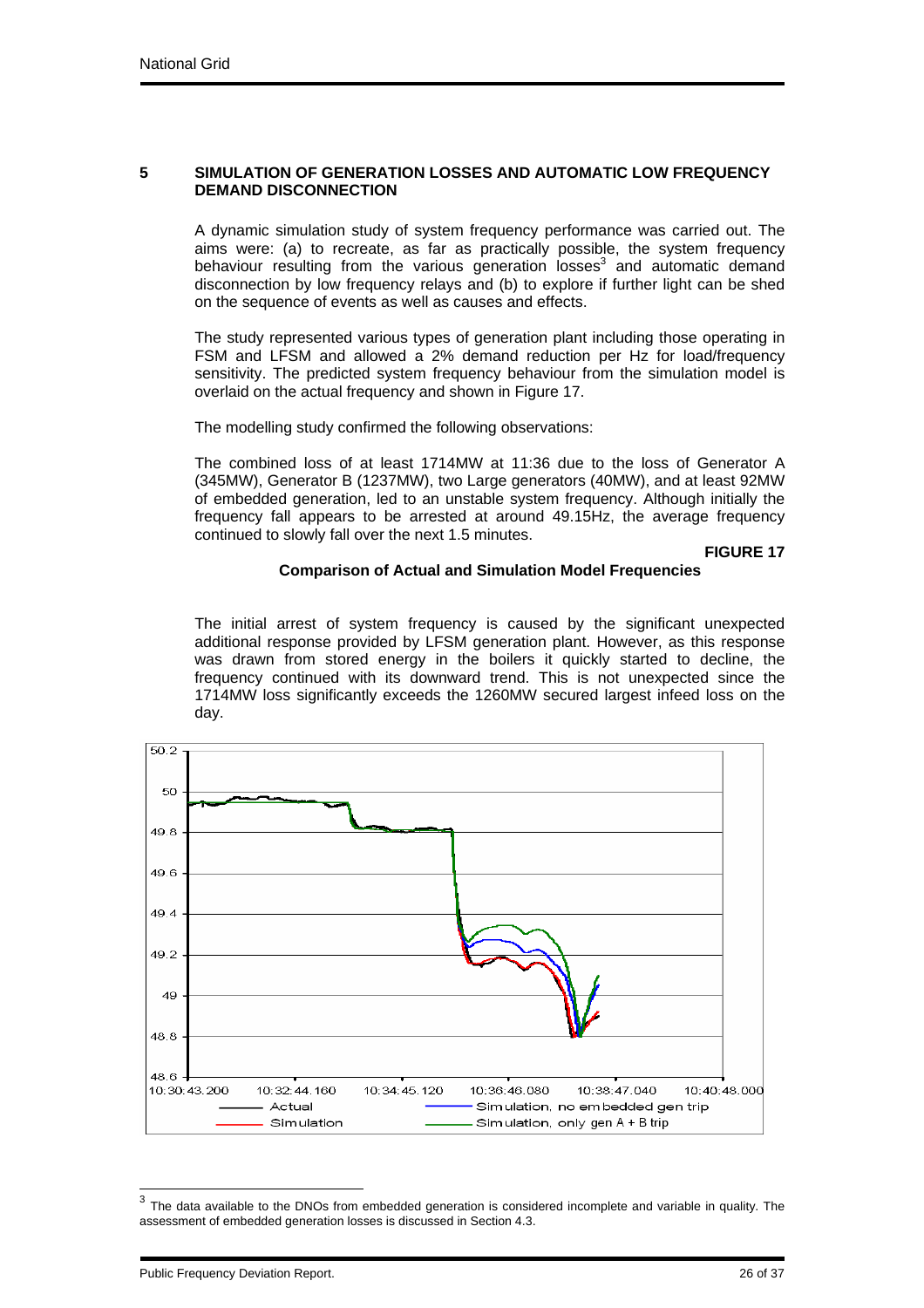Additional studies simulating a total loss of 1622MW i.e. excluding the 92MW of embedded generation, and a total loss of 1582MW (Generator B and Generator A only) confirmed that the system frequency would still be unstable. These losses are still some 29% and 26% respectively in excess of the on the day secured loss of 1260MW.

As the frequency gradually fell to 49Hz, a number of embedded generators totalling at least 115MW tripped. The effect was to increase the rate of fall of an already collapsing frequency.

The action of automatic low frequency relays disconnecting some 546MW of demand was sufficient to arrest the collapsing frequency and produce a small stable upward trend.

Overall, the low frequency demand disconnection scheme worked well and protected the GB power system from this extreme event as intended.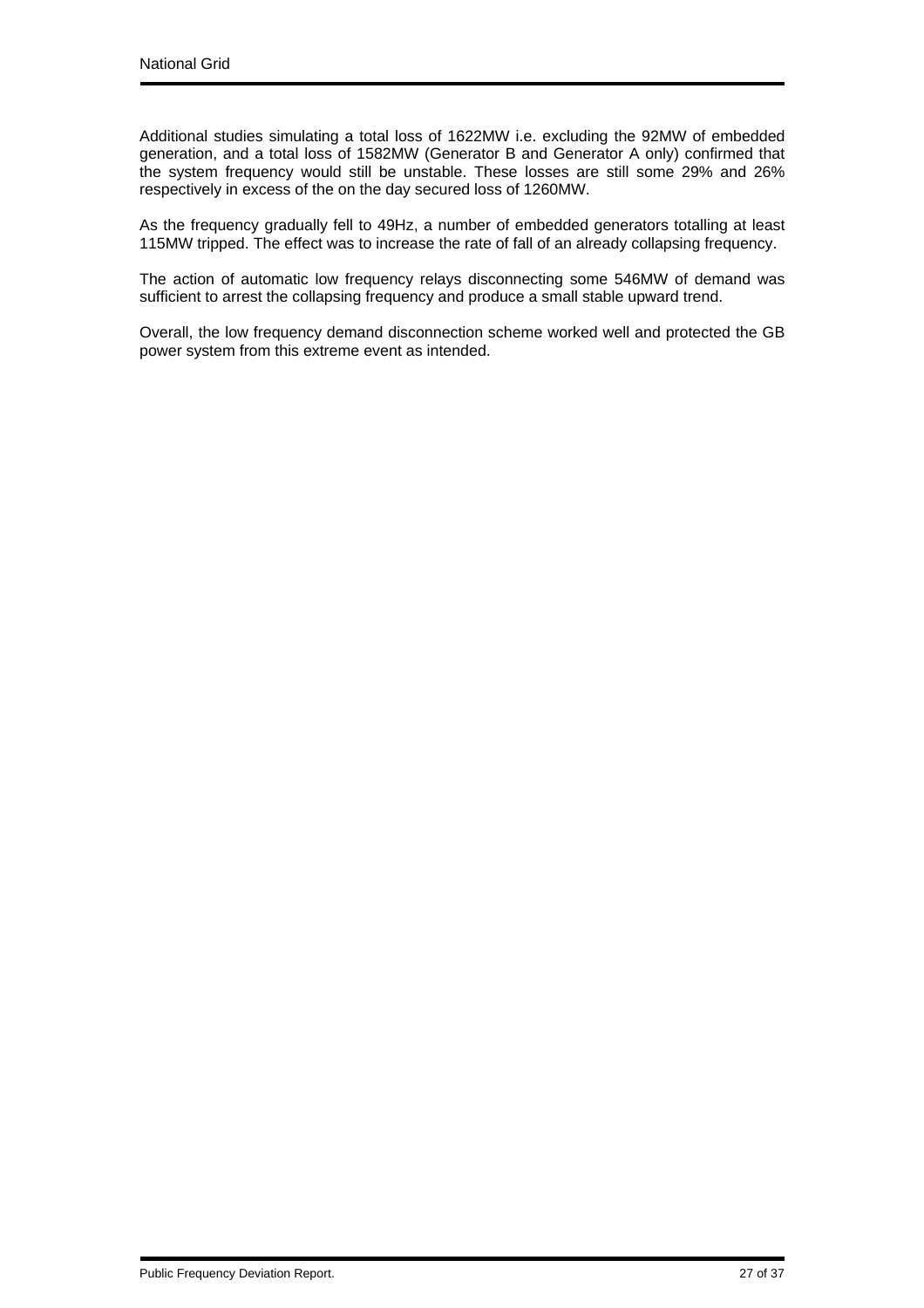## **6 CONCLUSIONS**

#### **6.1 Root Cause**

The root cause of the automatic demand disconnection was the exceptional amount of 1582MW loss of generation within two minutes for unrelated reasons, as well as the immediate loss of 40MW of large generation and some 92MW of embedded generation<sup>4</sup>, totalling 1714MW, resulted in a major system frequency disturbance. The some 1714MW of generation losses within two minutes exceeded the secured credible loss on the day of 1260MW by at least 36%.

### **6.2 Embedded Generation Losses**

There was further unexpected tripping of some small embedded generation at frequencies above 48.8Hz. This increased the size of the total generation loss to the GB system to some 1993MW, and hastened the frequency collapse. Although this embedded loss did not cause the frequency to fall to 48.8Hz, it only hastened it. In slightly different circumstances, it may do so and initiate the operation of the National Low Frequency Demand Disconnection Scheme.

### **6.3 Frequency of Exceptional Losses**

This level of simultaneous generation loss is an exceptional event that has not occurred since 1996. Including this event there as been three reportable frequency excursions since 1989/90 (i.e. the frequency below 49.5Hz for more than 60 seconds). The LFDD Scheme last operated in 1981 as a result of a system split leaving a disconnected part of the transmission system with insufficient generation (the LFDD relay operation successful created a stable disconnected system).

#### **6.4 Securing against Exceptional Losses**

The National Low Frequency Demand Disconnection scheme is an efficient way of protecting the overall system from low probability events which are outside of normal operating conditions. This event has successfully demonstrated that the LFDD scheme prevented a system wide shutdown for an exceptional event.

## **6.5 Holding Frequency Response and Reserve to Secure this Loss**

An estimate for holding sufficient frequency response and reserve securing this type of event can be made based on the work of the GB SQSS Review Working Group GSR007 on increasing the "Infrequent Infeed Loss Risk".

Increasing the largest infrequent infeed loss from 1320MW to 1800MW is estimated at £160m per year at current prices. This would cover this event i.e. the 1714MW loss, but not all possible exceptional events.

Calculating the cost of energy lost due to the National Low Frequency Demand Disconnection scheme using the price applicable to the National Grid Transmission Network Reliability Incentive scheme of £45k per MWh, the energy lost on the  $27<sup>th</sup>$ May of 278MWh equates to £12m. On this basis there is not an economic case to increase response and reserve levels to protect the system while these exceptional events remain infrequent.

l

 $<sup>4</sup>$  The data available to the DNOs from embedded generation is considered incomplete and variable in quality. The</sup> assessment of embedded generation losses is discussed in Section 4.3.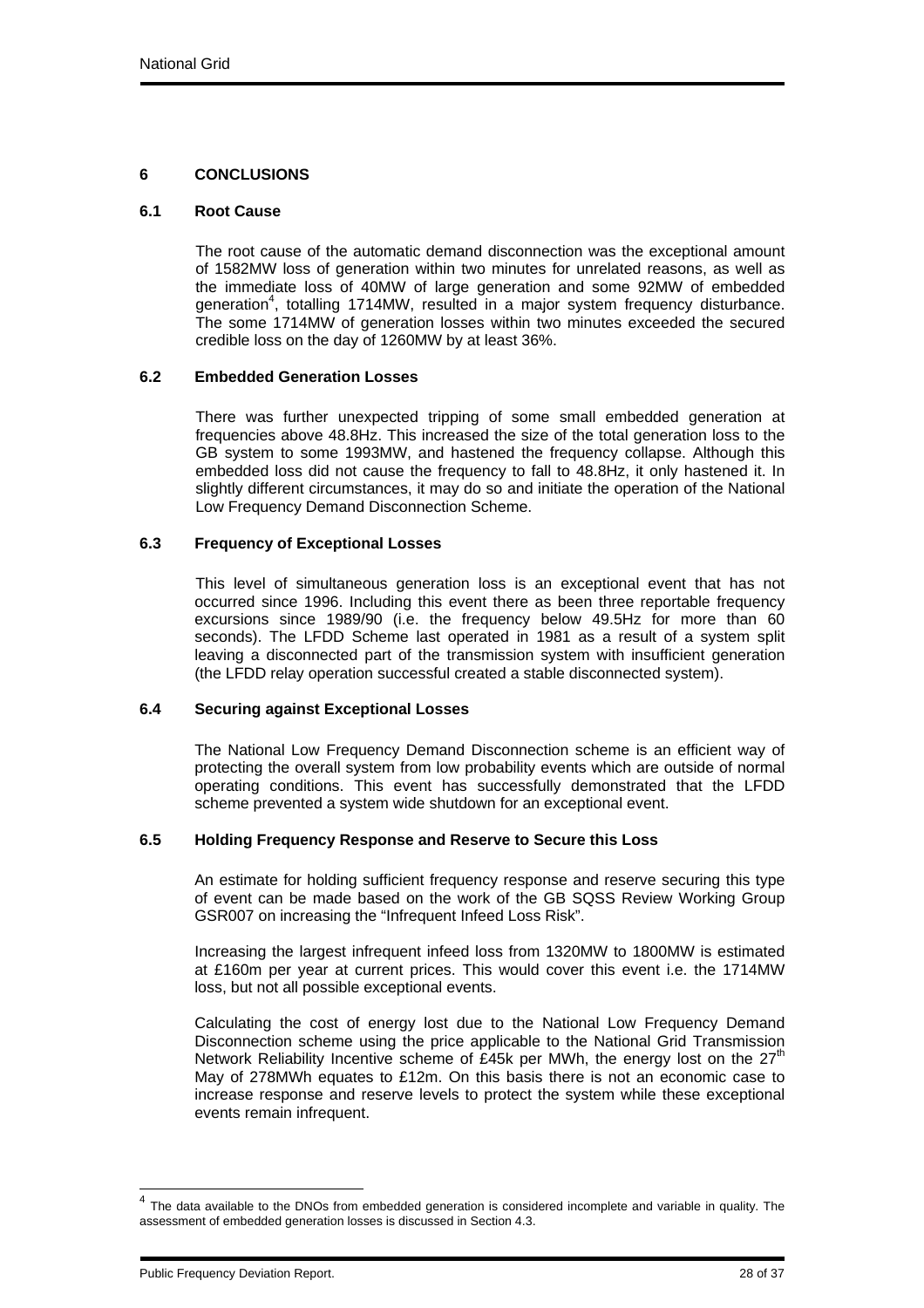## **6.6 Operation of the System**

The dual challenges of both the major system disturbance which led to demand disconnection and the extraordinary pattern of generation losses experienced on the  $27<sup>th</sup>$  May provided significant system control challenges, which were successfully met by the staff at the Electricity National Control Centre.

National Grid believes that effective communications with the Generators and DNOs were maintained throughout the day and that the whole industry worked well together to support the restoration of consumers off supply and the orderly return to normal operating conditions.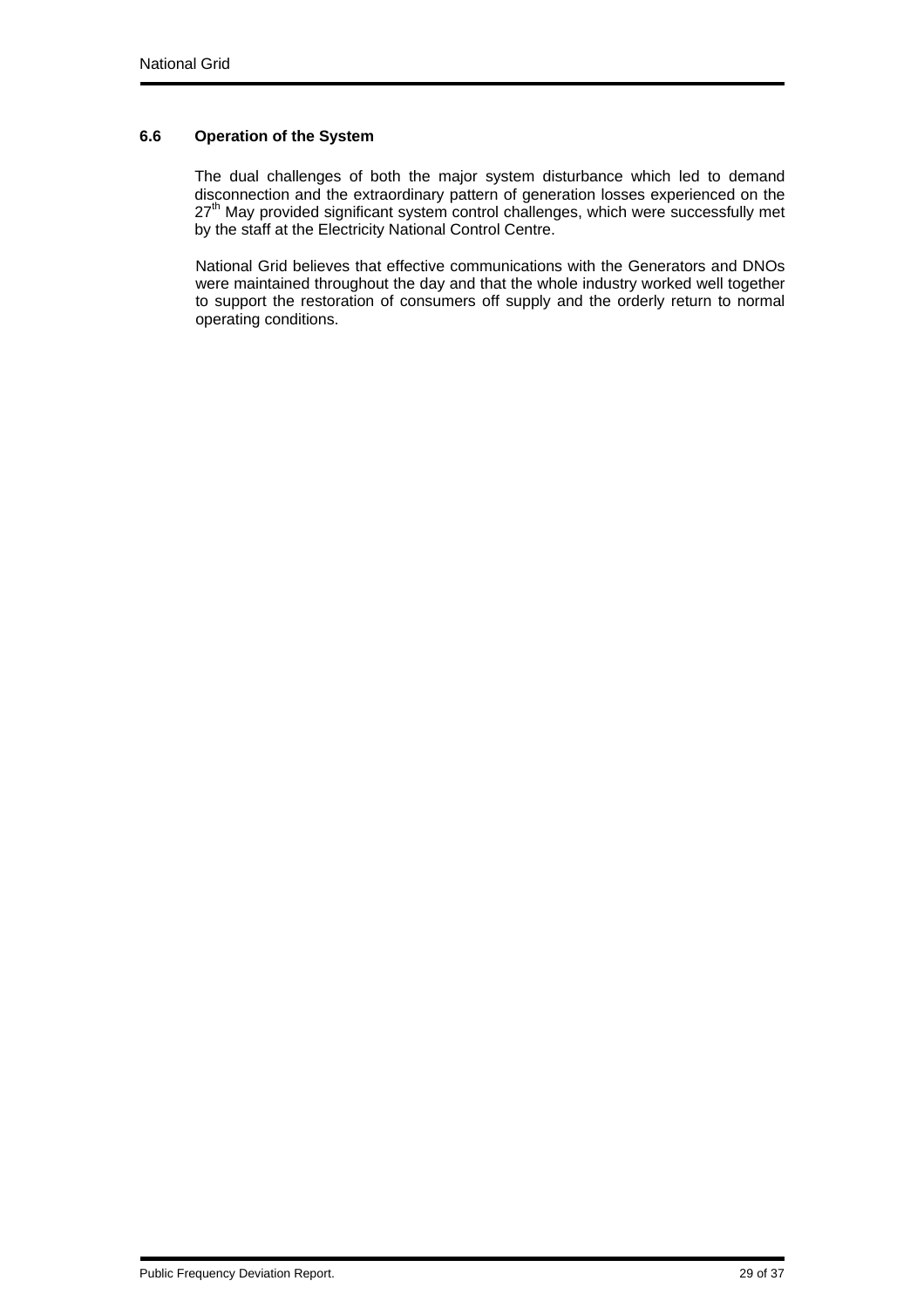## **7 RECOMMENDATIONS**

1. The lack of a clear and explicit frequency range requirement on small embedded generation plant in the Distribution Code<sup>5</sup> should be addressed by the Grid Code Review Panel. The objective is to review and align the two codes on such a requirement as far as reasonably practicable.

Action: GCRP Chair by December 2009

2. Where reasonably practicable the frequency range settings on existing small embedded generation plant should be modified to improve their resilience to frequency excursions.

Action: GCRP Chair by June 2009

3. Under the GCRP auspices, National Grid and the DNOs review the arrangements under Grid Code OC6.6 to ensure effectiveness of all low frequency demand disconnection scheme stages and share best practice identified from this event. This is to include the obligations on restoration of demand.

Action: GCRP Chair by June 2009

4. With the continued assistance of the Association of Electricity Producers establish as far as possible the timing and cause of any embedded generation losses on the  $27<sup>th</sup>$ May to further support action 1 and 2.

Action GCRP Chair by June 2009

5. Provide the Energy Emergency Executive Committee appropriate updates on the status and progress of actions 1 to 4.

Action GCRP Chair

l

<sup>&</sup>lt;sup>5</sup> The Distribution Code Review Panel is responsible for the governance of the Distribution Code and is represented at the Grid Code Review Panel.

Public Frequency Deviation Report. 30 of 37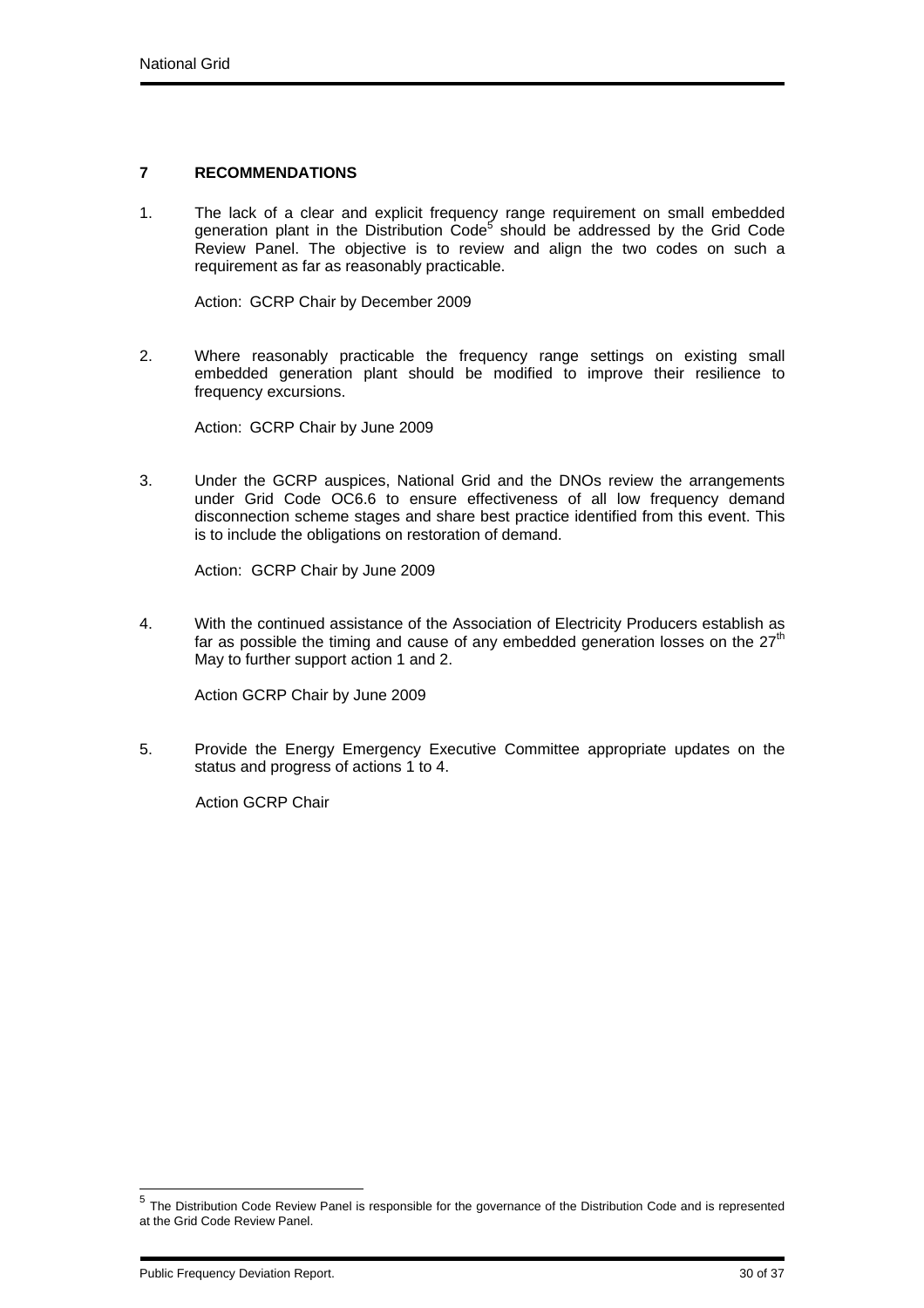# **APPENDICES**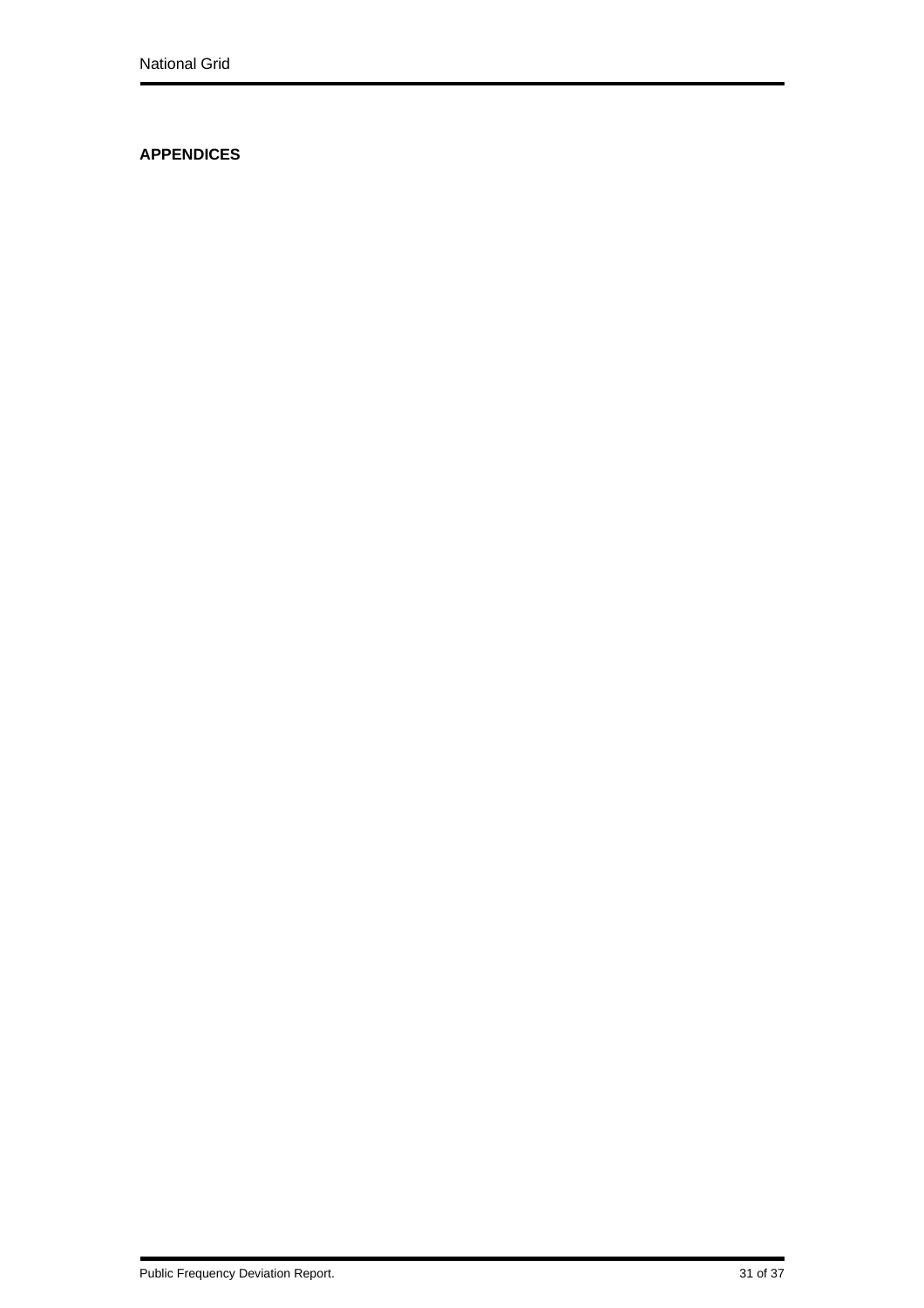### **1 APPENDIX 1 - INDUSTRY FRAMEWORKS RELEVANT TO THE EVENTS OF 27TH MAY 2008**

#### **1.1 National Grid's Role as GB System Operator (GBSO): Frequency Control and System Operating Margin**

## **1.1.1 GB System Operator (GBSO)**

National Grid is responsible for the management of transmission network security and real time balancing of generation with demand in our role of GB System Operator. Any imbalance between generation input and demand will result in perturbations around the nominal system frequency of 50Hz.

### **1.1.2 Frequency Control Requirements**

National Grid manages the system frequency to defined statutory steady state limits of  $\pm 0.5$ Hz (i.e. 49.5Hz to 50.5Hz) and our Operational limits of  $\pm 0.2$  Hz (i.e. 49.8Hz to 50.2Hz).

The GB Security and Quality of Supply Standard (GB SQSS) specifies the limits of frequency deviations for secured faults, which include loss of output from a single generating unit, Combined Cycle Gas Turbine Module (CCGT), boiler, nuclear reactor or DC bi-pole lost as a result of an event. These limits are:

- Normal Infeed Loss Risk (1000MW): Maximum frequency deviation should not exceed 0.5Hz
- Infrequent Infeed Loss Risk (1320MW): Frequency should not deviate outside the range 49.5Hz to 50.5Hz for more than 60 seconds.

The largest Infrequent Infeed Loss Risk of 1320MW is derived from the largest possible generation infeed loss on the Transmission system that will result from a single secured event.

In the case of Infrequent Infeed Loss Risk, National Grid's practice is to ensure that the maximum frequency deviation is limited to 0.8Hz. In addition, National Grid aims to return the frequency to operational limits (49.8Hz to 50.2Hz) within 10 minutes.

For a larger generation loss than the Infrequent Infeed Loss Risk or a large generation deficit in an importing power island following a sudden system split, the National Low Frequency Demand Disconnection (LFDD) scheme (as described in Grid Code OC6.6) is designed to automatically disconnect demand using low frequency relays to contain the incident and prevent a total or partial shutdown of the GB power system.

Figure A illustrates the frequency control philosophy and frequency stability of the GB power system. In addition, where the initial frequency is close to the lower operational limit of 49.8Hz at the time of a 1320MW loss, the lowest planned frequency would be 49Hz. This would still restrict the maximum frequency deviation to 0.8Hz and provide a 0.2Hz margin above the level where the first stage of the LFDD scheme is designed to operate and disconnect demand.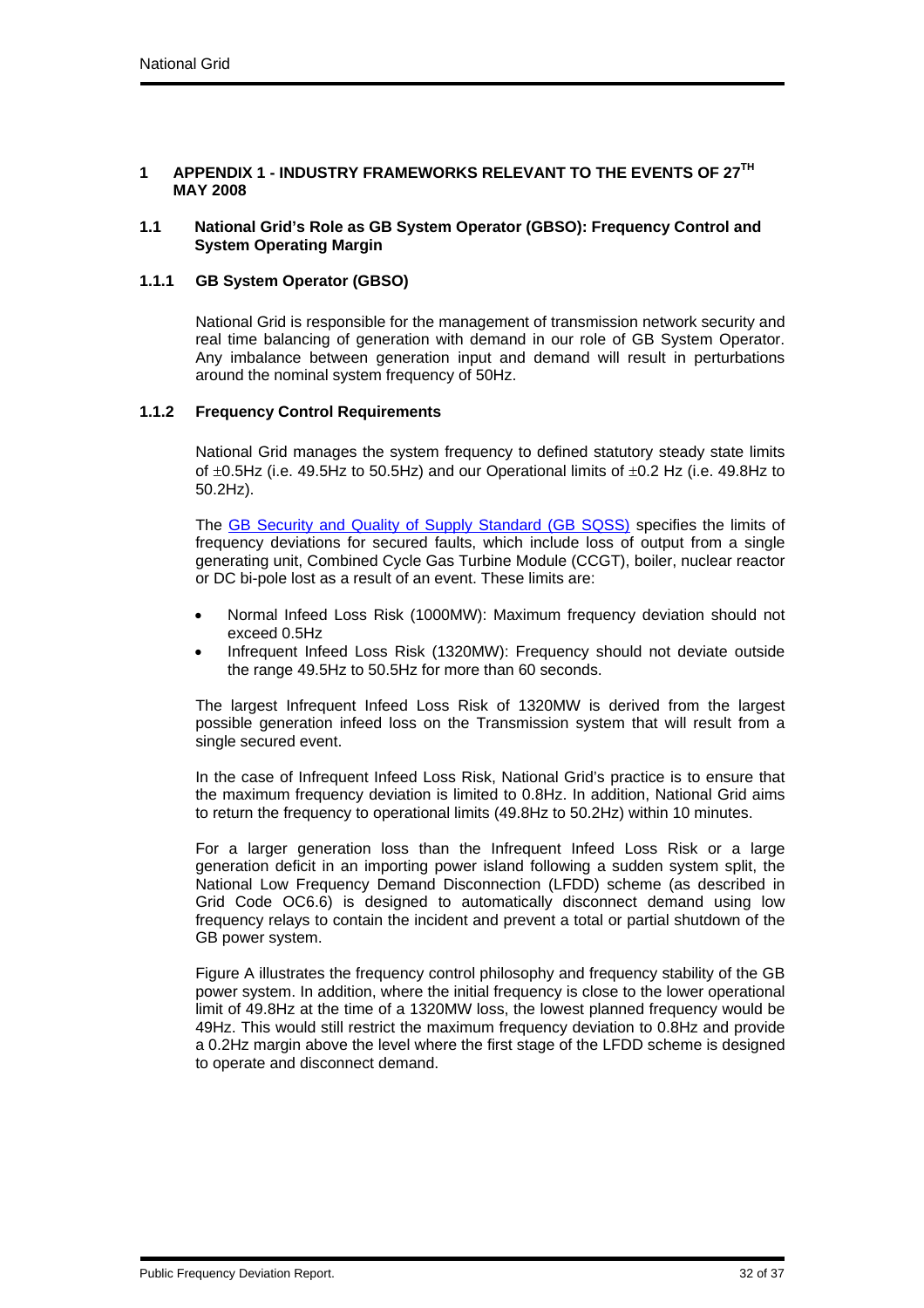

## **1.1.3 System Operating Margin**

Looking ahead of real time, and in recognition of variability and uncertainty of demand for electricity and that statistically generating plant will break down, National Grid will, at all times, hold a "safety cushion" or "operating margin". This will be generation capacity (or demand reduction) available to us, on instruction, in varying timescales (from minutes to hours ahead of real time) to ensure that for all credible, secured events, we can access sufficient generation output to meet the forecast demand and meet the 1 in 365 Loss of Load Expectation.

The safety cushion comprises 4 main components:

- Contingency Reserve generation plant available at between 4 and, typically, 12 hours notice to generate
- Short Term Operating Reserve generation (or demand) typically available to respond within  $5 - 20$  minutes
- Regulating Reserve generation that is synchronised with capacity to enable us to instruct increases (or decreases) in output to assist with short term demand forecast errors or plant losses, available after two minutes
- Frequency Response Reserve generation or demand instructed to automatically change output to help with correction of frequency deviations in real time

The actual size of the "contingency reserve" varies according to time of year and demand peaks, but for any particular point in the day our requirement decreases as real time approaches, typically ranging from some 1000MW at 12 hours ahead to zero by 4 hours ahead.

The Grid Code describes 3 System Warnings that are relevant to the  $27<sup>th</sup>$  May. These are:

• **Notification of Inadequate System Margin (NISM)** – issued when there is inadequate System Margin (as referred to in Grid Code Balancing Code BC1.5.4) and it is uncertain if this would be recovered over the relevant timescales

Public Frequency Deviation Report. 33 of 37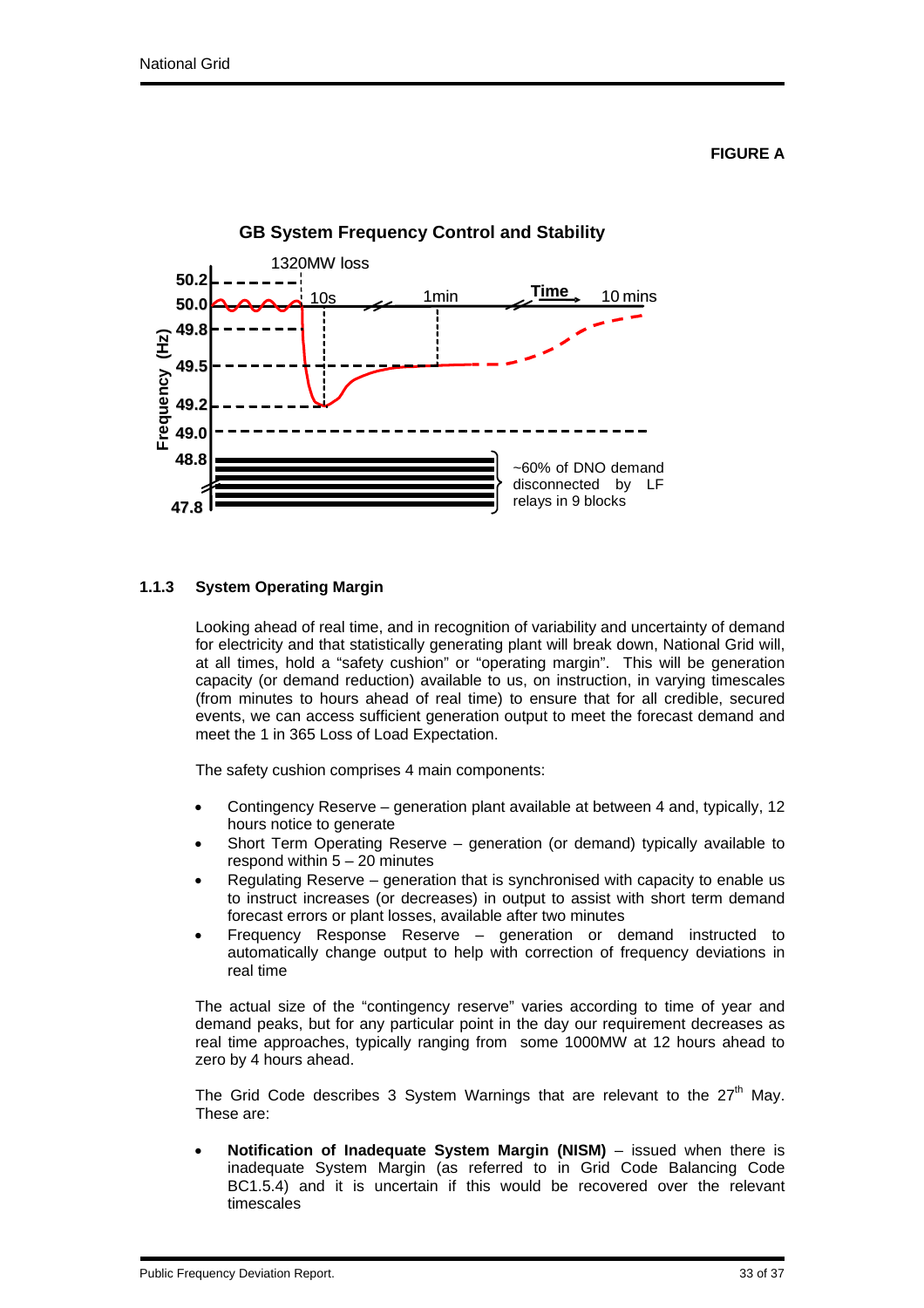- **High Risk of Demand Reduction (HRDR)** issued when there is inadequate System Margin (as referred to in Grid Code Balancing Code BC1.5.4) and/or it is judged to be a high risk of demand reduction being instructed
- **Demand Control Imminent (DCI)** issued to provide short term notice, where possible, when a demand reduction is expected in the following 30 minutes

National Grid's dispatch of reserve is described in detail in our Balancing Principles statement. Our existing policy which has been in place since NETA aims to hold sufficient reserve such that the net impact of generation loss and demand forecast error would only exceed this level of reserve on average once per year, thus we would expect to utilise demand control as described in the Grid Code on one occasion per year (a Loss of Load Expectation of 1 in 365). This policy has been described in detail at a number of industry events.

## **1.2 Roles of Generators and Distribution Network Operators**

## **1.2.1 Generators**

As generation losses are normally by nature sudden and unexpected, National Grid contracts for automatic, commercial services ("frequency response") from generators and demand side participants which will deliver immediate changes to output to maintain the system frequency within the required limits.

The Grid Code Connection Condition (CC) 6.3 requires that Generators have a frequency response capability and Balancing Code 3 of the Grid Code sets out the procedure for National Grid to use in conjunction with Users of the Transmission system (including Generators) to undertake system frequency control provision.

All Generators are required to operate either in Frequency Sensitive Mode or Limited Frequency Sensitive Mode at all times. When operating in Frequency Sensitive Mode, Generators are required to comply with Grid Code CC6.3.7 and their ancillary service contracts in relation to how the MW output frequency response is delivered. When operating in Limited Frequency Sensitive Mode, Generators are required to comply with Grid Code CC6.3.3 that governs how their MW output changes in response to system frequency changes.

Furthermore, all generation subject to Grid Code CC6.1.3 is required to provide continuous stable operation in the range of 47.5Hz to 52Hz, and be able to operate for a period of at least 20 seconds in the range 47Hz to 47.5Hz. The Grid Code applies to all transmission connected generation, and all with registered capacity of generation in:

- England and Wales >= 50MW
- Scottish Power Transmission Ltd region >=30MW
- Scottish Hydro-Electric Transmission Ltd region >=10MW

Generally, all DNO connected embedded generation below these values will be required to comply with the Distribution Code and relevant Engineering Recommendations, G75 or G59, which will still typically require continuous stable operation in the range 47Hz or 48Hz to 52Hz, although G75 and G59 are not mandatory.

## **1.2.2 Distribution Network Operators**

Grid Code Operating Code (OC) No 6, (Demand Control) is concerned, amongst other things, with the provisions to be made by DNOs to permit the reduction of demand in the event of insufficient active power generation being available to meet demand.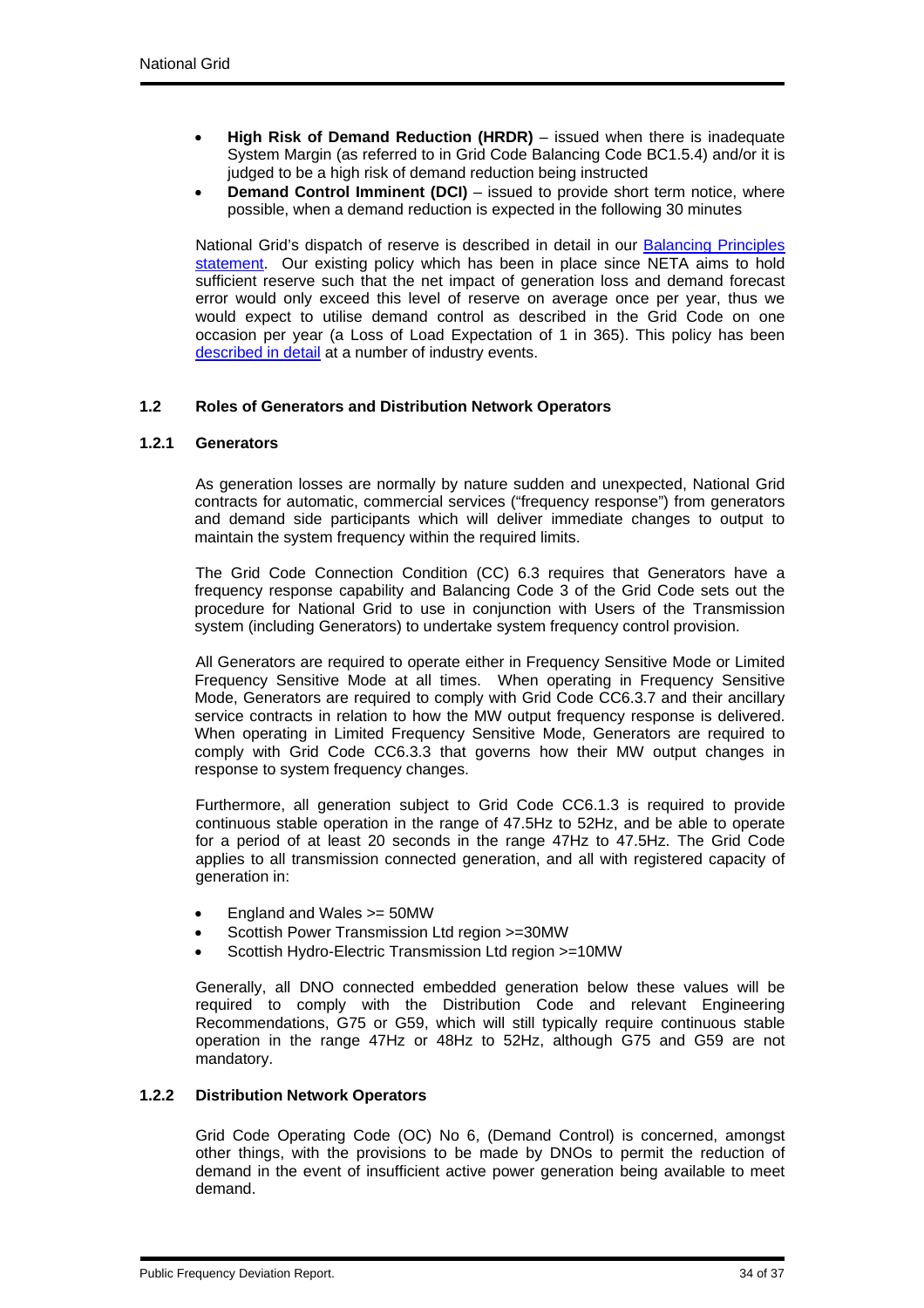Grid Code OC6.5 describes the procedure for the implementation of manual Demand Control by the DNOs on the instruction of National Grid. The required demand reduction will be achieved at all times, with or without prior warning, within agreed timescales (as per Grid Code OC6.7.3) upon receipt of an instruction from National Grid.

Grid Code OC6.6 describes the automatic Low Frequency Demand Disconnection (LFDD) scheme and the arrangements that the DNOs are required to make in relation to this scheme. Following operation of this scheme, the DNOs are not permitted to restore automatically disconnected demand without instruction from National Grid.

## **2 APPENDIX 2 - GRID CODE LOW FREQUENCY DEMAND DISCONNECTION (LFDD) SCHEME**

The table below is extracted from the Grid Code Connection Conditions showing the LFDD scheme settings in Great Britain.

| Frequency Hz   | %Demand disconnection for each Network Operator in<br><b>Transmission Area</b> |            |              |
|----------------|--------------------------------------------------------------------------------|------------|--------------|
|                |                                                                                |            |              |
|                | <b>NGET</b>                                                                    | <b>SPT</b> | <b>SHETL</b> |
| 48.8           | 5                                                                              |            |              |
| 48.75          | 5                                                                              |            |              |
| 48.7           | 10                                                                             |            |              |
| 48.6           | 7.5                                                                            |            | 10           |
| 48.5           | 7.5                                                                            | 10         |              |
| 48.4           | 7.5                                                                            | 10         | 10           |
| 48.3           |                                                                                |            |              |
| 48.2           | 7.5                                                                            | 10         | 10           |
| 48.0           | 5                                                                              | 10         | 10           |
| 47.8           | 5                                                                              |            |              |
| Total % Demand | 60                                                                             | 40         |              |

Note – the percentages in table above are cumulative such that, for example, should the frequency fall to 48.6 Hz in the **NGET Transmission Area**, 27.5% of the total **Demand** connected in the **NGET Transmission Area** shall be disconnected by the action of **Low Frequency Relays**.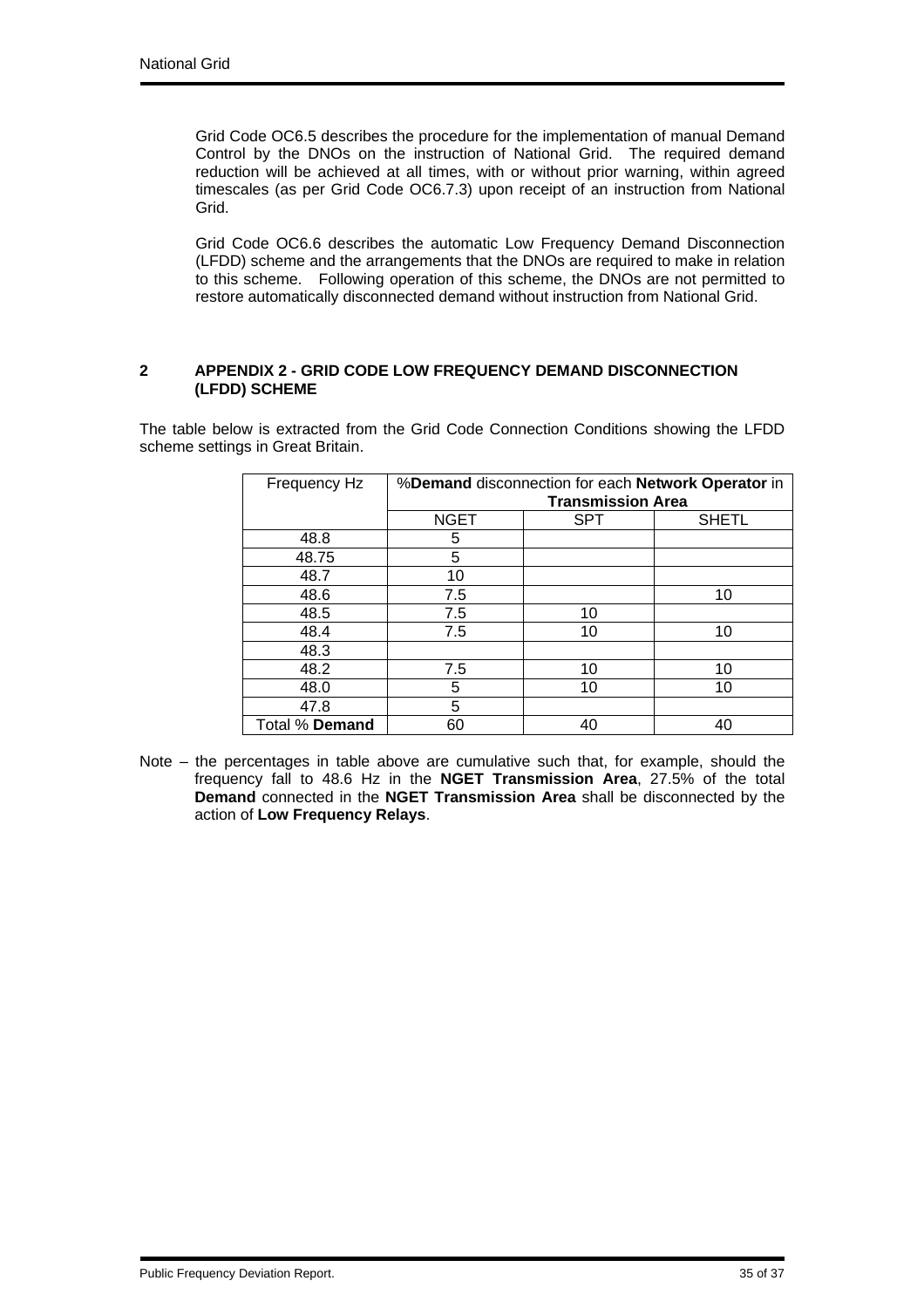# **3 APPENDIX 3 - DNO QUESTIONNAIRE**

## **1. LF Demand Disconnection Performance**

- 1.1. How much demand was set to trip at 48.8 Hz? (MW and as a % of DNO demand at time of trip, confirming your Grid Code submission.)
- 1.2. How much demand actually tripped?
	- 1.2.1. Gives details of what tripped:
		- time of trip (hh:mm:ss) Demand at time of trip.
		- **GSP**
		- Feeder
		- Demand tripped (MW)
- 1.3. If some of the expected demand was not disconnected, why was this?
- 1.4. LF Relay Operation
	- a) How many LF relays set to 48.8 Hz
	- b) How many operated correctly
	- c) If any failed to operate, give the reason why.

## **2. Embedded Generation Performance**

- 2.1. Attachment shows the information you have provided to date. Please can you confirm the following details:
	- Time of trip (hh:mm:ss)
	- Embedded generator
	- Generation tripped (MW) for each generator.
	- Reason for trip
	- Was there any attempt at re-synchronisation?
- 2.2. Is there any evidence of more embedded generation tripping, particularly smaller units? If so how much and why did it trip?

## **3. Demand Control**

- 3.1. What level of demand control did you try to implement (MW)?<br>3.2. What specific actions were used to implement the demand co
- What specific actions were used to implement the demand control and at what time  $(hh:mm)$ ?
- 3.3. What level of demand control was achieved (MW at what time)?
- 3.4. If the level of demand control achieved did not reach the level instructed, why was the expected level of demand control not achieved?